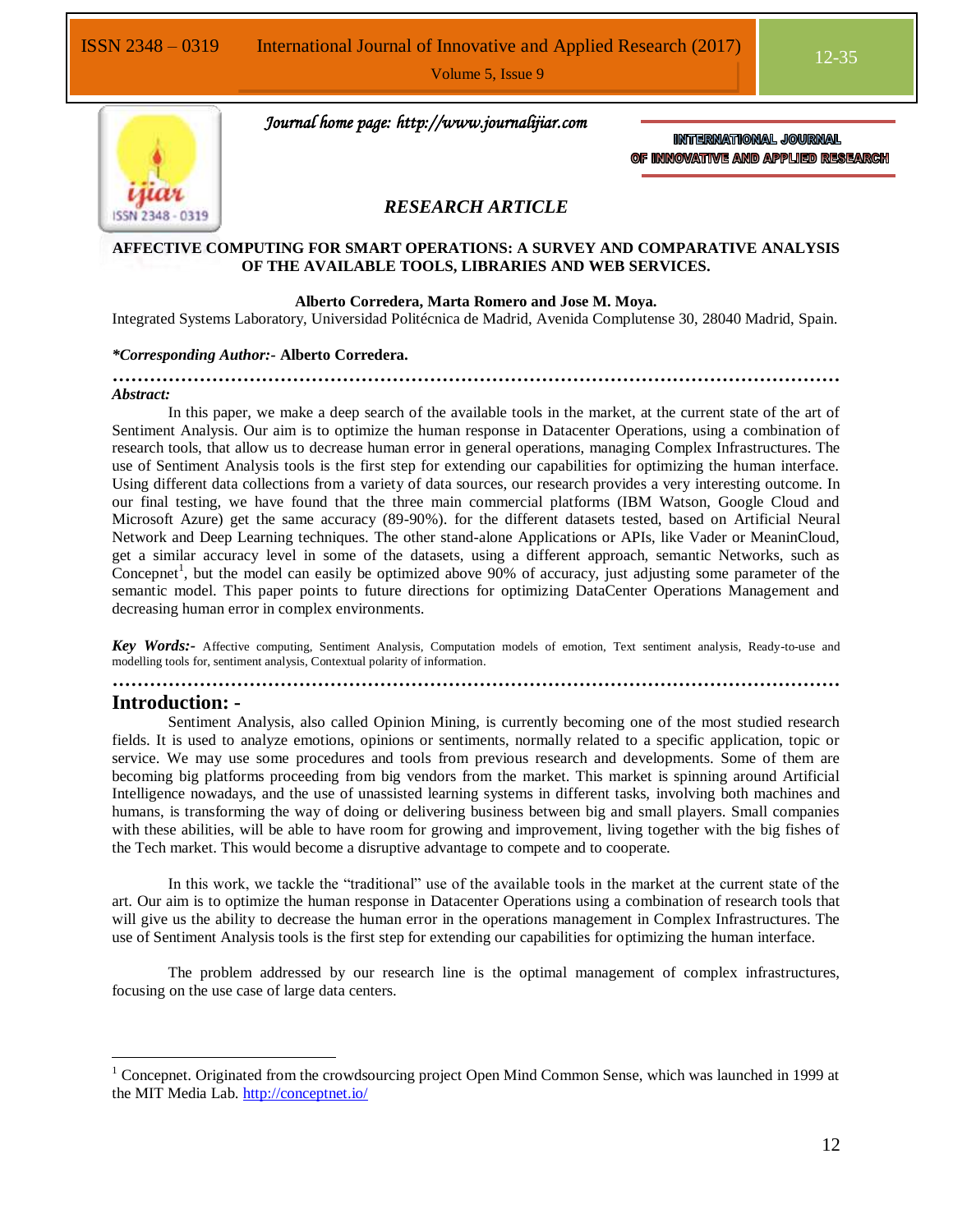Having said that, we find today that a global level, the average cost of a datacenter outage is increasing from \$ 0.5M in 2010 to \$ 0.75M in 2016. In addition, the duration this unplanned outages on most of data processing based business (Industry 4.0) is rising, above the average for other businesses.

This is an urgent matter, since 50% of data centers are not prepared for current high-density computers (Gartner), and cyberattacks are increasing dramatically (being the cause of 0.2% of DataCenter outages in 2010 to 22% in 2016). Already today, on average, each data center has annual losses of more than 2M \$ for total or partial outages.

The current management systems are clearly inefficient. According to a Ponemon Institute study<sup>2</sup>, more than half of data center crashes could have been avoided, and 22% were due to operation human errors.

Apparently, the problem is growing with the emerging of new technologies such as Big Data, Internet of things or Smart Cities, which make the needs to grow exponentially because of the huge data processing needs.

The main root causes of the datacenter outages are:

- Power systems failure (25%);
- Cyberattacks (22%); and
- Human errors (22%).
- :

Both cyberattacks and human errors involve people, decision makers, in a highly complex environment with a high degree of uncertainty.

However, the current solutions are focused on recording information and the availability of tools for analyzing such information. Information is available, but decisions are left to the operations staff. And often these decisions are complex and the information available is too broad and not very specific.

Some notable examples are the decisions to:

- Optimize the energy consumption of the data center.
- Minimize the risks of attacks.
- Optimize preventive maintenance.
- Maximize profit considering business drivers.
- Maximize the capacity of renewable energy generation.

:

 $\overline{a}$ 

The efficiency and effectiveness of today's data centers management requires more powerful tools, aware that there are people making decisions, capable to perform the automated analysis, able to offer to the operations personnel all the relevant information, at the appropriate level at the right time.

Therefore, a holistic approach to optimize resource management is essential.

The use of Affective Computing applied to solve these problems will affect positively in the success of the decision-making optimization.

#### **Affective Computing Research Matrix:-**

As affective computing is becoming a broadly studied matter that enables Complex Infrastructures to interpret human emotions<sup>3</sup>, applied to text, the opinion mining tries to discover the human emotions extracted from one or more sentences. This is not an easy task, especially if you want to be able to difference between human expressions and colloquial language.

In this context, text sentiment analysis and emotion recognition play a significant role. Sentiment analysis (also known as opinion mining) could be defined as a type of data mining that measures the inclination of people's opinions through natural language processing (NLP), computational linguistics and text analysis. Tools that are used to extract and analyze subjective information from a specific topic.

 $2$  Ponemon Institute. 2016 Study on Data Center Outages.

<sup>&</sup>lt;sup>3</sup> A review of affective computing: From unimodal analysis to multimodal fusion. Elsevier, 2017. Authors: Soujanya Poriaa, Erik Cambria, Rajiv Bajpai, Amir Hussain.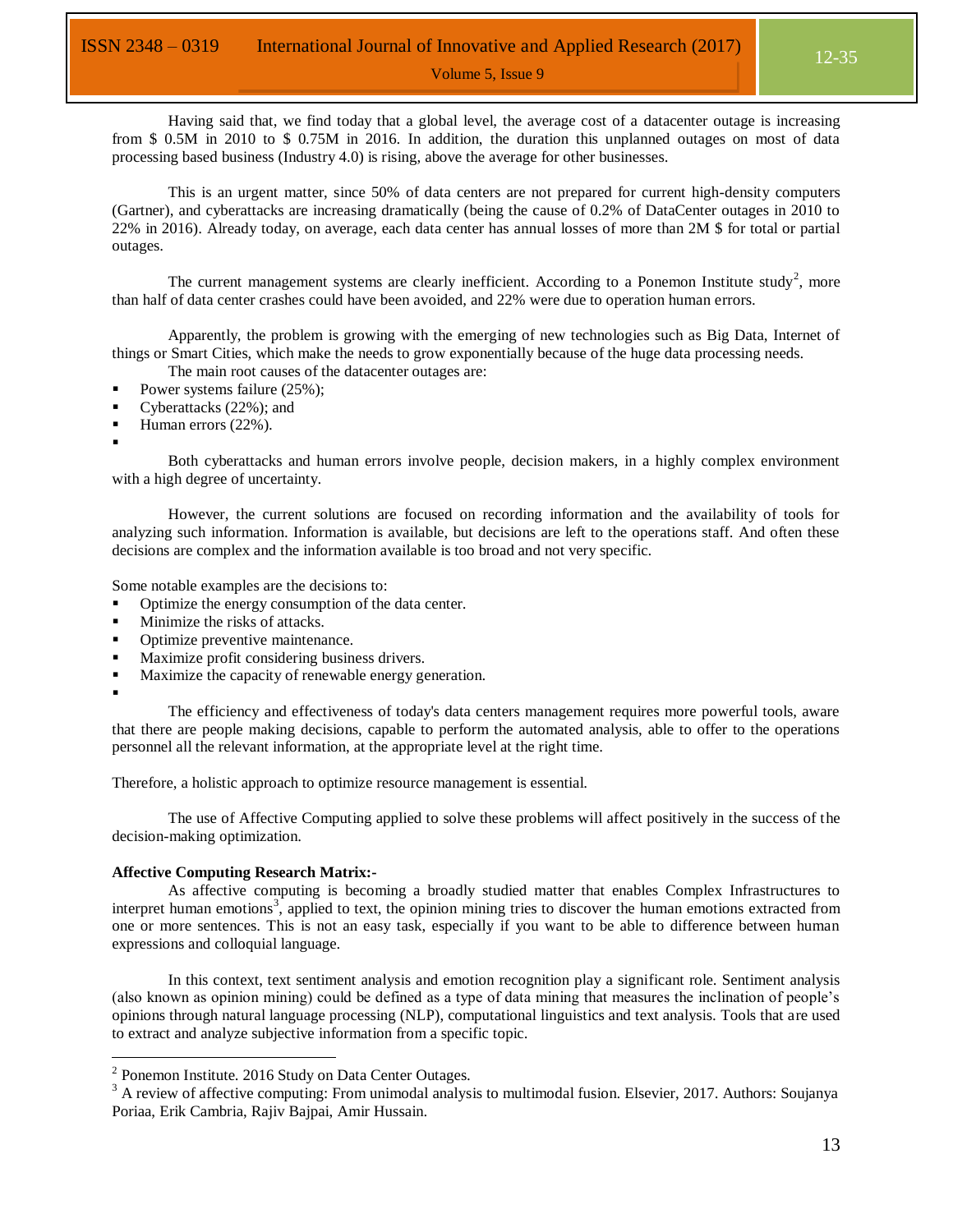Sentiment analysis give us the information not only of the sentiments or reactions of a person toward certain products, but also people or ideas, revealing the contextual polarity of the information. This polarity can be positive, negative or neutral, depending on the main sentiment which is present in the text.

As it was rightly said in the introduction, the main idea of this article is to avoid (or reduce) human errors inside a Data Center. This requires knowledge of the emotional state of both machines (expressed by their logs) and staff, in such a way as, in addition to understand the state of the last one and influence their concentration, stress or tiredness, we can know, besides, in real time, machines status, being able to predict a failure before it occurs.

To do this, the fundamental step consists in having a tool so reliable as to be able to detect, through a text, how the system is, that is, which is the state of the machine and the person responsible of its supervision.

There are many products that allow us to analyze the sentiment or the emotions of a text. In this review, we will focus on all those ones that are able to find the polarity of the writing and have a free use, even if it is for a brief time.

They are represented in the [Table 1,](#page-7-0) in which will be made a categorization of several available products based on different aspects or characteristics, which are described below. Each one will correspond to a column of the Table.

#### **Application/Usability:-**

The first classification that is made is about the application or usability of the product, this is, the main purpose of the product. They have been distinguished two different applications: Polarity Detection (Sentiment Analysis) and Emotion Recognition.

- PD: Polarity Detection. As it has been already said, the goal of sentiment analysis is discovering the polarity of the text. All the products described in [Table 1](#page-7-0) have the ability of predicting the sentiment (or polarity) of a writing.
- ER: Emotion Recognition. In this case, it has been indicated if the product, besides being useful for sentiment analysis, can be used for identifying a set of emotion levels, such us angry, happiness, disappointment or joy.

#### **Type of Products/Services: -**

In this column, it will be indicated the typology of products. We have distinguished between APIs, web services, software libraries or packages, software programs and distributions. Below, it is defined every type of product.

- API. In computer programming, an Application Programming Interface (API) is a set of subroutine definitions, protocols, and tools for building application software. In general terms, it is a set of clearly defined methods of communication between various software components. The separation of the API from its implementation can allow programs written in one language to use a library written in another.
- Web Service. A web service is a service offered by an electronic device to another electronic device, communicating with each other via the World Wide Web. In a Web service, Web technology such as HTTP, originally designed for human-to-machine communication, is utilized for machine-to-machine communication, more specifically for transferring machine readable file formats such as XML and JSON. So, a web service can be described as a technology that uses a set of protocols and standards that serve to exchange data between applications.

The terms "module", "package" and "library" are defined differently by diverse programming languages. As we are mainly going to use Python modules, packages and libraries, these three terms are described in context of Python.

- Module. Simply put, a module is a .py file that defines one or more function/classes which are intended to be reused in different codes of your program.
- Library. When used in Python, a library is used loosely to describe a collection of the core modules. The term "standard library" in Python language refers to the collection of exact syntax, token and semantics of the Python language which comes bundled with the core Python distribution. "Additional libraries" refer to those optional components that are commonly included in Python distributions.
- Package. A Python package refers to a directory of Python module(s). This feature comes in handy for organizing modules of one type at one place.
- Software Distribution. A distribution, or distro, is a collection of software components built, assembled and configured so that it can be used essentially "as is" for its intended purpose.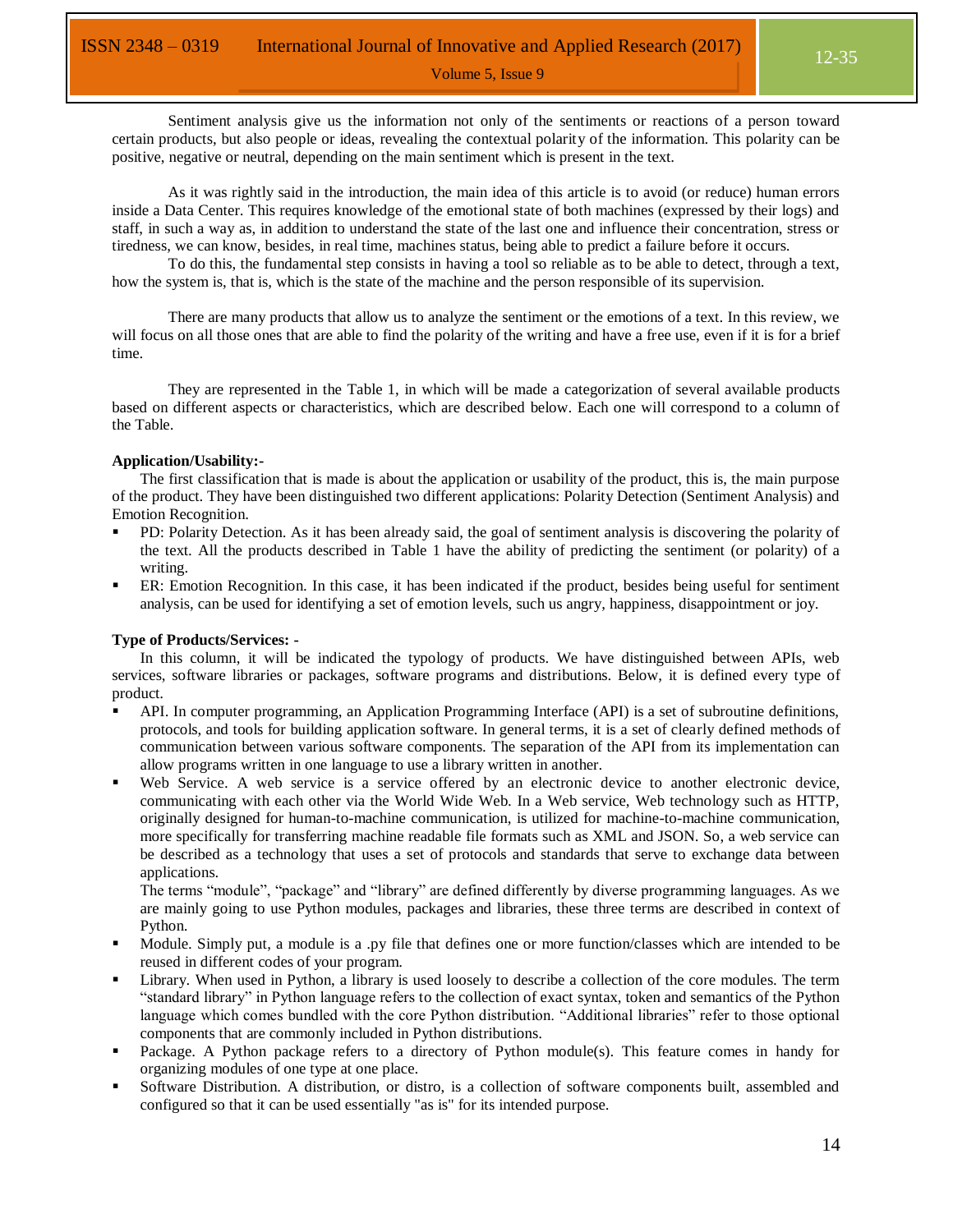Software. A software or computing program is a collection of instructions that performs a specific task when executed by a computer. This is, a set of instructions, modules or procedures, that allow for a certain type of computer operation.

#### **Languages:-**

.

The fifth column of [Table 1](#page-7-0) expresses the languages supported for the products in polarity detection. If they have also the option of recognize emotions and the languages supported for this last one, are different, they are specified in the own column of Emotion Recognition.

#### **Functionality:-**

In this section, corresponding to the sixth column of the [Table 1,](#page-7-0) is described for what these products can be used for. We have distinguished two different cases: ready-to-use products and modelling tools. The difference between them is explained below.

- Ready-to-use products. These products are defined as those ones which are already made. Their models have been trained and are ready to be used.
- Modelling tools. They are products that need to be trained. It is necessary build their own models and train it with a huge amount of data before can be used.
- :

#### **Free Services and Availability: -**

[Table 1](#page-7-0) has been thought as a complete review of products for sentiment analysis with good accessibility. This is, products that can be used with a free plan and have an easy usage.

For this reason, the penultimate and last column of [Table 1](#page-7-0) include the available free use for each product and the links where it is possible to access or get them.

Below, it is presented [Table 1.](#page-7-0)

| <b>Name</b> | Polar                | Emoti         | <b>Type of</b>           | Langua     | <b>Function</b> | Free           | <b>Availability</b>                            |
|-------------|----------------------|---------------|--------------------------|------------|-----------------|----------------|------------------------------------------------|
|             | ity                  | on            | Produc                   | ges        | ality           | <b>Service</b> |                                                |
|             | <b>Detect</b>        | Recogni       | t                        |            |                 | $\bf{s}$       |                                                |
| Watson      | ion<br>X             | tion<br>X     | API                      | Arabic,    | Ready-          | 1,000          | https://www.ibm.com/watson/developercloud/natu |
| Natural     |                      | (only         |                          | English,   | to-use/         | request        | ral-language-understanding.html#pricing-block  |
| Language    |                      | in            |                          | French,    | Modellin        | $\mathrm{s}/$  |                                                |
| Understa    |                      | English       |                          | German     | g Tool          | day            |                                                |
| nding       |                      |               |                          | , Italian, | (with           |                |                                                |
|             |                      |               |                          | Portugu    | Watson          |                |                                                |
|             |                      |               |                          | ese,       | Knowled         |                |                                                |
|             |                      |               |                          | Russian    |                 |                |                                                |
|             |                      |               |                          |            | ge<br>Studio)   |                |                                                |
|             |                      |               |                          | Spanish    |                 |                |                                                |
| <b>Name</b> | Polar                | Emoti         |                          |            | <b>Function</b> | Free           | <b>Availability</b>                            |
|             |                      |               | Type of<br><b>Produc</b> | Langua     |                 | <b>Service</b> |                                                |
|             | ity<br><b>Detect</b> | on<br>Recogni |                          | ges        | ality           |                |                                                |
|             | ion                  | tion          | t                        |            |                 | $\bf{s}$       |                                                |
| Lymbix      | X                    | $\mathbf X$   | API                      | English    | Ready-          | 3,000          | http://www.lymbix.com/                         |
|             |                      |               |                          |            | to-use          | request        |                                                |
|             |                      |               |                          |            |                 | S              |                                                |
| Opendov     | $\mathbf X$          |               | API                      | English    | Ready-          | $\mathbf{1}$   | http://opendover.nl/                           |
| er          |                      |               |                          |            | to-use          | month          |                                                |
| Repustate   | $\overline{X}$       |               | API                      | Arabic,    | Ready-          | Free           | https://www.repustate.com/                     |
|             |                      |               |                          | Chinese    | to-use          | Trial          |                                                |
|             |                      |               |                          | , Dutch,   |                 |                |                                                |
|             |                      |               |                          | French,    |                 |                |                                                |
|             |                      |               |                          | German     |                 |                |                                                |
|             |                      |               |                          |            |                 |                |                                                |
|             |                      |               |                          | Hebrew     |                 |                |                                                |
|             |                      |               |                          | , Italian, |                 |                |                                                |
|             |                      |               |                          | Polish,    |                 |                |                                                |
|             |                      |               |                          | Portugu    |                 |                |                                                |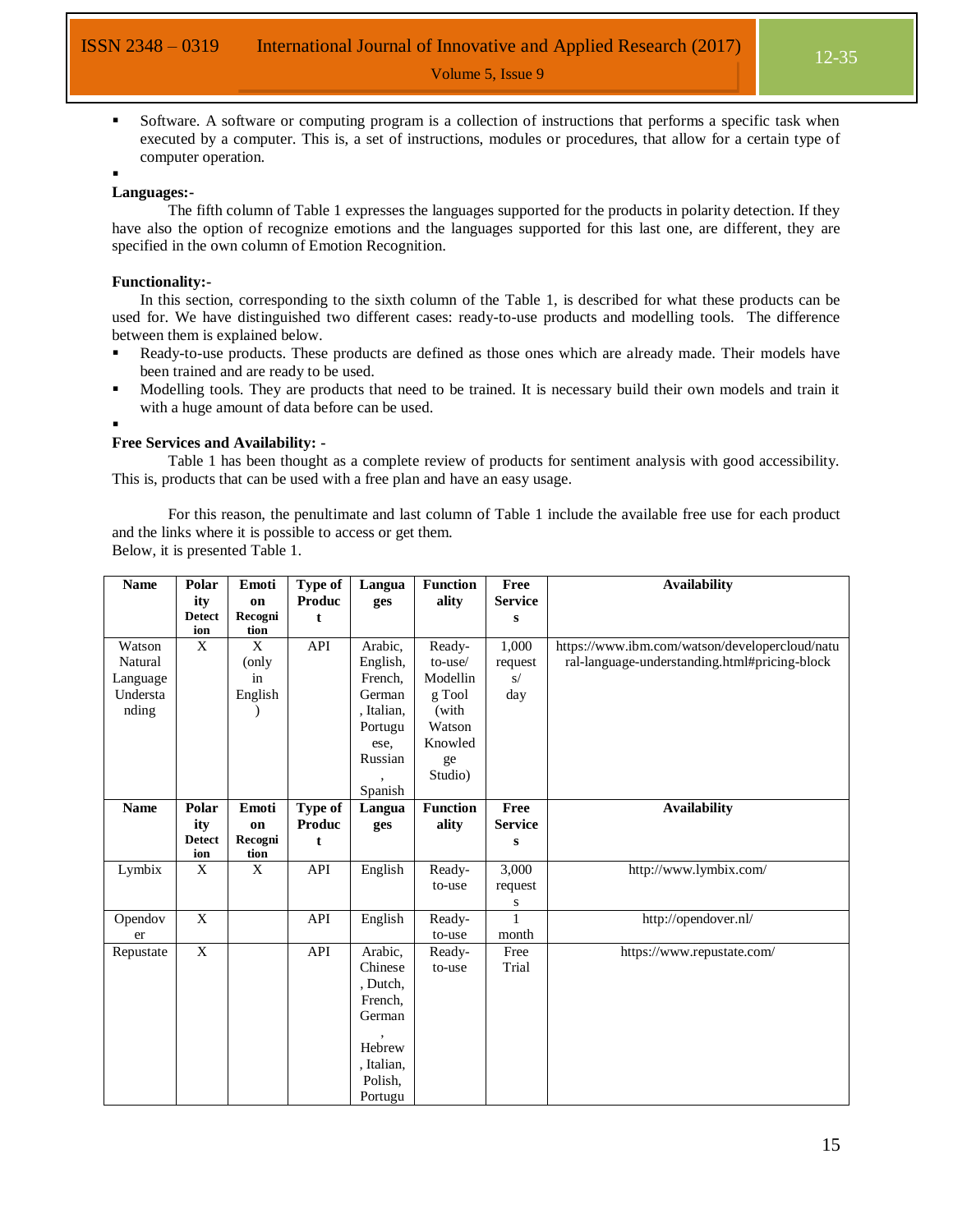| Russian<br>Spanish<br>Turkish,<br>Thai,<br>Vietna<br>mese,<br>English<br>$\overline{X}$<br>Web<br>Unlimit<br>English,<br>Ready-<br>http://sentimentanalyzer.appspot.com/<br>Sentimen<br>German<br>Service<br>ed<br>to-use<br>t<br>, French<br>Analyzer<br>$\overline{X}$<br>API<br>5,000<br>https://cloud.google.com/natural-<br>Google<br>English,<br>Ready-<br>Cloud<br>language/?utm_source=google&utm_medium=cp<br>Spanish<br>to-use<br>request<br>c&utm_campaign=2017-q1-cloud-emea-gcp-<br>Natural<br>$\mathrm{s}/$<br>Japanes<br>$\mathop{\rm month}\nolimits$<br>Language<br>skws-<br>freetrial&gclid=CLnE9PmAxNICFcLGGwod60g<br>e<br><b>CUQ</b><br>https://uclassify.com/<br>Uclassifie<br>$\overline{X}$<br>500<br>API<br>English,<br>Ready-<br>French,<br>request<br>to-use<br>$\mathbf r$<br>Spanish<br>$\mathbf{s}/$<br>day<br>Swedis<br>h<br>Stride<br>$\mathbf X$<br>Free<br>http://texsie.stride.ai/<br>API<br>English,<br>Ready-<br>German<br>Trial<br>to-use<br>, French<br>$\mathbf X$<br>English,<br>5,000<br>Microsoft<br>API<br>https://azure.microsoft.com/en-<br>Ready-<br>us/services/cognitive-services/text-analytics/<br>Spanish<br>Azure<br>to-use<br>request<br>s/<br>French,<br>month<br>Portugu<br>ese<br>50,000<br>$\mathbf X$<br>API<br>English,<br>http://monkeylearn.com/<br>Monkey<br>Ready-<br>to-use/<br>Learn<br>Spanish<br>request<br>s/<br>Modellin<br>Portugu<br>g Tool<br>month<br>(for text)<br>ese,<br>classifier<br>French,<br>Italian,<br>s)<br>German<br>Dutch,<br>Russian<br><b>Function</b><br>Type of<br>Free<br><b>Availability</b><br><b>Name</b><br>Polar<br>Emoti<br>Langua<br><b>Produc</b><br>ality<br><b>Service</b><br>ity<br>on<br>ges<br><b>Detect</b><br>Recogni<br>t<br>${\bf S}$<br>ion<br>tion<br>API<br>English<br>Free<br>https://liwc.wpengine.com/<br>Receptivi<br>$\mathbf X$<br>X<br>Ready-<br>ty LIWC<br>trial for<br>to-use<br>1<br>month<br>$\overline{X}$<br>API<br>English<br>Datumbo<br>Ready-<br>1,000<br>http://www.datumbox.com/<br>to-use<br>request<br>$\mathbf X$<br>S/<br>day<br>$\overline{\textbf{X}}$<br>API<br>English<br>500<br>https://www.twinword.com/api/<br>Twin<br>Ready-<br>Word<br>to-use<br>request<br>$\mathbf{s}/$<br>month<br>$\overline{X}$<br>40,000<br>API<br>English,<br>Ready-<br>https://www.meaningcloud.com/<br>Meaning<br>Cloud<br>Spanish<br>to-use/<br>request |  |  |      |  |  |
|---------------------------------------------------------------------------------------------------------------------------------------------------------------------------------------------------------------------------------------------------------------------------------------------------------------------------------------------------------------------------------------------------------------------------------------------------------------------------------------------------------------------------------------------------------------------------------------------------------------------------------------------------------------------------------------------------------------------------------------------------------------------------------------------------------------------------------------------------------------------------------------------------------------------------------------------------------------------------------------------------------------------------------------------------------------------------------------------------------------------------------------------------------------------------------------------------------------------------------------------------------------------------------------------------------------------------------------------------------------------------------------------------------------------------------------------------------------------------------------------------------------------------------------------------------------------------------------------------------------------------------------------------------------------------------------------------------------------------------------------------------------------------------------------------------------------------------------------------------------------------------------------------------------------------------------------------------------------------------------------------------------------------------------------------------------------------------------------------------------------------------------------------------------------------------------------------------------------------------------------------------------------------------------------------------------------------------------------------------------------------------|--|--|------|--|--|
|                                                                                                                                                                                                                                                                                                                                                                                                                                                                                                                                                                                                                                                                                                                                                                                                                                                                                                                                                                                                                                                                                                                                                                                                                                                                                                                                                                                                                                                                                                                                                                                                                                                                                                                                                                                                                                                                                                                                                                                                                                                                                                                                                                                                                                                                                                                                                                                 |  |  | ese, |  |  |
|                                                                                                                                                                                                                                                                                                                                                                                                                                                                                                                                                                                                                                                                                                                                                                                                                                                                                                                                                                                                                                                                                                                                                                                                                                                                                                                                                                                                                                                                                                                                                                                                                                                                                                                                                                                                                                                                                                                                                                                                                                                                                                                                                                                                                                                                                                                                                                                 |  |  |      |  |  |
|                                                                                                                                                                                                                                                                                                                                                                                                                                                                                                                                                                                                                                                                                                                                                                                                                                                                                                                                                                                                                                                                                                                                                                                                                                                                                                                                                                                                                                                                                                                                                                                                                                                                                                                                                                                                                                                                                                                                                                                                                                                                                                                                                                                                                                                                                                                                                                                 |  |  |      |  |  |
|                                                                                                                                                                                                                                                                                                                                                                                                                                                                                                                                                                                                                                                                                                                                                                                                                                                                                                                                                                                                                                                                                                                                                                                                                                                                                                                                                                                                                                                                                                                                                                                                                                                                                                                                                                                                                                                                                                                                                                                                                                                                                                                                                                                                                                                                                                                                                                                 |  |  |      |  |  |
|                                                                                                                                                                                                                                                                                                                                                                                                                                                                                                                                                                                                                                                                                                                                                                                                                                                                                                                                                                                                                                                                                                                                                                                                                                                                                                                                                                                                                                                                                                                                                                                                                                                                                                                                                                                                                                                                                                                                                                                                                                                                                                                                                                                                                                                                                                                                                                                 |  |  |      |  |  |
|                                                                                                                                                                                                                                                                                                                                                                                                                                                                                                                                                                                                                                                                                                                                                                                                                                                                                                                                                                                                                                                                                                                                                                                                                                                                                                                                                                                                                                                                                                                                                                                                                                                                                                                                                                                                                                                                                                                                                                                                                                                                                                                                                                                                                                                                                                                                                                                 |  |  |      |  |  |
|                                                                                                                                                                                                                                                                                                                                                                                                                                                                                                                                                                                                                                                                                                                                                                                                                                                                                                                                                                                                                                                                                                                                                                                                                                                                                                                                                                                                                                                                                                                                                                                                                                                                                                                                                                                                                                                                                                                                                                                                                                                                                                                                                                                                                                                                                                                                                                                 |  |  |      |  |  |
|                                                                                                                                                                                                                                                                                                                                                                                                                                                                                                                                                                                                                                                                                                                                                                                                                                                                                                                                                                                                                                                                                                                                                                                                                                                                                                                                                                                                                                                                                                                                                                                                                                                                                                                                                                                                                                                                                                                                                                                                                                                                                                                                                                                                                                                                                                                                                                                 |  |  |      |  |  |
|                                                                                                                                                                                                                                                                                                                                                                                                                                                                                                                                                                                                                                                                                                                                                                                                                                                                                                                                                                                                                                                                                                                                                                                                                                                                                                                                                                                                                                                                                                                                                                                                                                                                                                                                                                                                                                                                                                                                                                                                                                                                                                                                                                                                                                                                                                                                                                                 |  |  |      |  |  |
|                                                                                                                                                                                                                                                                                                                                                                                                                                                                                                                                                                                                                                                                                                                                                                                                                                                                                                                                                                                                                                                                                                                                                                                                                                                                                                                                                                                                                                                                                                                                                                                                                                                                                                                                                                                                                                                                                                                                                                                                                                                                                                                                                                                                                                                                                                                                                                                 |  |  |      |  |  |
|                                                                                                                                                                                                                                                                                                                                                                                                                                                                                                                                                                                                                                                                                                                                                                                                                                                                                                                                                                                                                                                                                                                                                                                                                                                                                                                                                                                                                                                                                                                                                                                                                                                                                                                                                                                                                                                                                                                                                                                                                                                                                                                                                                                                                                                                                                                                                                                 |  |  |      |  |  |
|                                                                                                                                                                                                                                                                                                                                                                                                                                                                                                                                                                                                                                                                                                                                                                                                                                                                                                                                                                                                                                                                                                                                                                                                                                                                                                                                                                                                                                                                                                                                                                                                                                                                                                                                                                                                                                                                                                                                                                                                                                                                                                                                                                                                                                                                                                                                                                                 |  |  |      |  |  |
|                                                                                                                                                                                                                                                                                                                                                                                                                                                                                                                                                                                                                                                                                                                                                                                                                                                                                                                                                                                                                                                                                                                                                                                                                                                                                                                                                                                                                                                                                                                                                                                                                                                                                                                                                                                                                                                                                                                                                                                                                                                                                                                                                                                                                                                                                                                                                                                 |  |  |      |  |  |
|                                                                                                                                                                                                                                                                                                                                                                                                                                                                                                                                                                                                                                                                                                                                                                                                                                                                                                                                                                                                                                                                                                                                                                                                                                                                                                                                                                                                                                                                                                                                                                                                                                                                                                                                                                                                                                                                                                                                                                                                                                                                                                                                                                                                                                                                                                                                                                                 |  |  |      |  |  |
|                                                                                                                                                                                                                                                                                                                                                                                                                                                                                                                                                                                                                                                                                                                                                                                                                                                                                                                                                                                                                                                                                                                                                                                                                                                                                                                                                                                                                                                                                                                                                                                                                                                                                                                                                                                                                                                                                                                                                                                                                                                                                                                                                                                                                                                                                                                                                                                 |  |  |      |  |  |
|                                                                                                                                                                                                                                                                                                                                                                                                                                                                                                                                                                                                                                                                                                                                                                                                                                                                                                                                                                                                                                                                                                                                                                                                                                                                                                                                                                                                                                                                                                                                                                                                                                                                                                                                                                                                                                                                                                                                                                                                                                                                                                                                                                                                                                                                                                                                                                                 |  |  |      |  |  |
|                                                                                                                                                                                                                                                                                                                                                                                                                                                                                                                                                                                                                                                                                                                                                                                                                                                                                                                                                                                                                                                                                                                                                                                                                                                                                                                                                                                                                                                                                                                                                                                                                                                                                                                                                                                                                                                                                                                                                                                                                                                                                                                                                                                                                                                                                                                                                                                 |  |  |      |  |  |
|                                                                                                                                                                                                                                                                                                                                                                                                                                                                                                                                                                                                                                                                                                                                                                                                                                                                                                                                                                                                                                                                                                                                                                                                                                                                                                                                                                                                                                                                                                                                                                                                                                                                                                                                                                                                                                                                                                                                                                                                                                                                                                                                                                                                                                                                                                                                                                                 |  |  |      |  |  |
|                                                                                                                                                                                                                                                                                                                                                                                                                                                                                                                                                                                                                                                                                                                                                                                                                                                                                                                                                                                                                                                                                                                                                                                                                                                                                                                                                                                                                                                                                                                                                                                                                                                                                                                                                                                                                                                                                                                                                                                                                                                                                                                                                                                                                                                                                                                                                                                 |  |  |      |  |  |
|                                                                                                                                                                                                                                                                                                                                                                                                                                                                                                                                                                                                                                                                                                                                                                                                                                                                                                                                                                                                                                                                                                                                                                                                                                                                                                                                                                                                                                                                                                                                                                                                                                                                                                                                                                                                                                                                                                                                                                                                                                                                                                                                                                                                                                                                                                                                                                                 |  |  |      |  |  |
|                                                                                                                                                                                                                                                                                                                                                                                                                                                                                                                                                                                                                                                                                                                                                                                                                                                                                                                                                                                                                                                                                                                                                                                                                                                                                                                                                                                                                                                                                                                                                                                                                                                                                                                                                                                                                                                                                                                                                                                                                                                                                                                                                                                                                                                                                                                                                                                 |  |  |      |  |  |
|                                                                                                                                                                                                                                                                                                                                                                                                                                                                                                                                                                                                                                                                                                                                                                                                                                                                                                                                                                                                                                                                                                                                                                                                                                                                                                                                                                                                                                                                                                                                                                                                                                                                                                                                                                                                                                                                                                                                                                                                                                                                                                                                                                                                                                                                                                                                                                                 |  |  |      |  |  |
|                                                                                                                                                                                                                                                                                                                                                                                                                                                                                                                                                                                                                                                                                                                                                                                                                                                                                                                                                                                                                                                                                                                                                                                                                                                                                                                                                                                                                                                                                                                                                                                                                                                                                                                                                                                                                                                                                                                                                                                                                                                                                                                                                                                                                                                                                                                                                                                 |  |  |      |  |  |
|                                                                                                                                                                                                                                                                                                                                                                                                                                                                                                                                                                                                                                                                                                                                                                                                                                                                                                                                                                                                                                                                                                                                                                                                                                                                                                                                                                                                                                                                                                                                                                                                                                                                                                                                                                                                                                                                                                                                                                                                                                                                                                                                                                                                                                                                                                                                                                                 |  |  |      |  |  |
|                                                                                                                                                                                                                                                                                                                                                                                                                                                                                                                                                                                                                                                                                                                                                                                                                                                                                                                                                                                                                                                                                                                                                                                                                                                                                                                                                                                                                                                                                                                                                                                                                                                                                                                                                                                                                                                                                                                                                                                                                                                                                                                                                                                                                                                                                                                                                                                 |  |  |      |  |  |
|                                                                                                                                                                                                                                                                                                                                                                                                                                                                                                                                                                                                                                                                                                                                                                                                                                                                                                                                                                                                                                                                                                                                                                                                                                                                                                                                                                                                                                                                                                                                                                                                                                                                                                                                                                                                                                                                                                                                                                                                                                                                                                                                                                                                                                                                                                                                                                                 |  |  |      |  |  |
|                                                                                                                                                                                                                                                                                                                                                                                                                                                                                                                                                                                                                                                                                                                                                                                                                                                                                                                                                                                                                                                                                                                                                                                                                                                                                                                                                                                                                                                                                                                                                                                                                                                                                                                                                                                                                                                                                                                                                                                                                                                                                                                                                                                                                                                                                                                                                                                 |  |  |      |  |  |
|                                                                                                                                                                                                                                                                                                                                                                                                                                                                                                                                                                                                                                                                                                                                                                                                                                                                                                                                                                                                                                                                                                                                                                                                                                                                                                                                                                                                                                                                                                                                                                                                                                                                                                                                                                                                                                                                                                                                                                                                                                                                                                                                                                                                                                                                                                                                                                                 |  |  |      |  |  |
|                                                                                                                                                                                                                                                                                                                                                                                                                                                                                                                                                                                                                                                                                                                                                                                                                                                                                                                                                                                                                                                                                                                                                                                                                                                                                                                                                                                                                                                                                                                                                                                                                                                                                                                                                                                                                                                                                                                                                                                                                                                                                                                                                                                                                                                                                                                                                                                 |  |  |      |  |  |
|                                                                                                                                                                                                                                                                                                                                                                                                                                                                                                                                                                                                                                                                                                                                                                                                                                                                                                                                                                                                                                                                                                                                                                                                                                                                                                                                                                                                                                                                                                                                                                                                                                                                                                                                                                                                                                                                                                                                                                                                                                                                                                                                                                                                                                                                                                                                                                                 |  |  |      |  |  |
|                                                                                                                                                                                                                                                                                                                                                                                                                                                                                                                                                                                                                                                                                                                                                                                                                                                                                                                                                                                                                                                                                                                                                                                                                                                                                                                                                                                                                                                                                                                                                                                                                                                                                                                                                                                                                                                                                                                                                                                                                                                                                                                                                                                                                                                                                                                                                                                 |  |  |      |  |  |
|                                                                                                                                                                                                                                                                                                                                                                                                                                                                                                                                                                                                                                                                                                                                                                                                                                                                                                                                                                                                                                                                                                                                                                                                                                                                                                                                                                                                                                                                                                                                                                                                                                                                                                                                                                                                                                                                                                                                                                                                                                                                                                                                                                                                                                                                                                                                                                                 |  |  |      |  |  |
|                                                                                                                                                                                                                                                                                                                                                                                                                                                                                                                                                                                                                                                                                                                                                                                                                                                                                                                                                                                                                                                                                                                                                                                                                                                                                                                                                                                                                                                                                                                                                                                                                                                                                                                                                                                                                                                                                                                                                                                                                                                                                                                                                                                                                                                                                                                                                                                 |  |  |      |  |  |
|                                                                                                                                                                                                                                                                                                                                                                                                                                                                                                                                                                                                                                                                                                                                                                                                                                                                                                                                                                                                                                                                                                                                                                                                                                                                                                                                                                                                                                                                                                                                                                                                                                                                                                                                                                                                                                                                                                                                                                                                                                                                                                                                                                                                                                                                                                                                                                                 |  |  |      |  |  |
|                                                                                                                                                                                                                                                                                                                                                                                                                                                                                                                                                                                                                                                                                                                                                                                                                                                                                                                                                                                                                                                                                                                                                                                                                                                                                                                                                                                                                                                                                                                                                                                                                                                                                                                                                                                                                                                                                                                                                                                                                                                                                                                                                                                                                                                                                                                                                                                 |  |  |      |  |  |
|                                                                                                                                                                                                                                                                                                                                                                                                                                                                                                                                                                                                                                                                                                                                                                                                                                                                                                                                                                                                                                                                                                                                                                                                                                                                                                                                                                                                                                                                                                                                                                                                                                                                                                                                                                                                                                                                                                                                                                                                                                                                                                                                                                                                                                                                                                                                                                                 |  |  |      |  |  |
|                                                                                                                                                                                                                                                                                                                                                                                                                                                                                                                                                                                                                                                                                                                                                                                                                                                                                                                                                                                                                                                                                                                                                                                                                                                                                                                                                                                                                                                                                                                                                                                                                                                                                                                                                                                                                                                                                                                                                                                                                                                                                                                                                                                                                                                                                                                                                                                 |  |  |      |  |  |
|                                                                                                                                                                                                                                                                                                                                                                                                                                                                                                                                                                                                                                                                                                                                                                                                                                                                                                                                                                                                                                                                                                                                                                                                                                                                                                                                                                                                                                                                                                                                                                                                                                                                                                                                                                                                                                                                                                                                                                                                                                                                                                                                                                                                                                                                                                                                                                                 |  |  |      |  |  |
|                                                                                                                                                                                                                                                                                                                                                                                                                                                                                                                                                                                                                                                                                                                                                                                                                                                                                                                                                                                                                                                                                                                                                                                                                                                                                                                                                                                                                                                                                                                                                                                                                                                                                                                                                                                                                                                                                                                                                                                                                                                                                                                                                                                                                                                                                                                                                                                 |  |  |      |  |  |
|                                                                                                                                                                                                                                                                                                                                                                                                                                                                                                                                                                                                                                                                                                                                                                                                                                                                                                                                                                                                                                                                                                                                                                                                                                                                                                                                                                                                                                                                                                                                                                                                                                                                                                                                                                                                                                                                                                                                                                                                                                                                                                                                                                                                                                                                                                                                                                                 |  |  |      |  |  |
|                                                                                                                                                                                                                                                                                                                                                                                                                                                                                                                                                                                                                                                                                                                                                                                                                                                                                                                                                                                                                                                                                                                                                                                                                                                                                                                                                                                                                                                                                                                                                                                                                                                                                                                                                                                                                                                                                                                                                                                                                                                                                                                                                                                                                                                                                                                                                                                 |  |  |      |  |  |
|                                                                                                                                                                                                                                                                                                                                                                                                                                                                                                                                                                                                                                                                                                                                                                                                                                                                                                                                                                                                                                                                                                                                                                                                                                                                                                                                                                                                                                                                                                                                                                                                                                                                                                                                                                                                                                                                                                                                                                                                                                                                                                                                                                                                                                                                                                                                                                                 |  |  |      |  |  |
|                                                                                                                                                                                                                                                                                                                                                                                                                                                                                                                                                                                                                                                                                                                                                                                                                                                                                                                                                                                                                                                                                                                                                                                                                                                                                                                                                                                                                                                                                                                                                                                                                                                                                                                                                                                                                                                                                                                                                                                                                                                                                                                                                                                                                                                                                                                                                                                 |  |  |      |  |  |
|                                                                                                                                                                                                                                                                                                                                                                                                                                                                                                                                                                                                                                                                                                                                                                                                                                                                                                                                                                                                                                                                                                                                                                                                                                                                                                                                                                                                                                                                                                                                                                                                                                                                                                                                                                                                                                                                                                                                                                                                                                                                                                                                                                                                                                                                                                                                                                                 |  |  |      |  |  |
|                                                                                                                                                                                                                                                                                                                                                                                                                                                                                                                                                                                                                                                                                                                                                                                                                                                                                                                                                                                                                                                                                                                                                                                                                                                                                                                                                                                                                                                                                                                                                                                                                                                                                                                                                                                                                                                                                                                                                                                                                                                                                                                                                                                                                                                                                                                                                                                 |  |  |      |  |  |
|                                                                                                                                                                                                                                                                                                                                                                                                                                                                                                                                                                                                                                                                                                                                                                                                                                                                                                                                                                                                                                                                                                                                                                                                                                                                                                                                                                                                                                                                                                                                                                                                                                                                                                                                                                                                                                                                                                                                                                                                                                                                                                                                                                                                                                                                                                                                                                                 |  |  |      |  |  |
|                                                                                                                                                                                                                                                                                                                                                                                                                                                                                                                                                                                                                                                                                                                                                                                                                                                                                                                                                                                                                                                                                                                                                                                                                                                                                                                                                                                                                                                                                                                                                                                                                                                                                                                                                                                                                                                                                                                                                                                                                                                                                                                                                                                                                                                                                                                                                                                 |  |  |      |  |  |
|                                                                                                                                                                                                                                                                                                                                                                                                                                                                                                                                                                                                                                                                                                                                                                                                                                                                                                                                                                                                                                                                                                                                                                                                                                                                                                                                                                                                                                                                                                                                                                                                                                                                                                                                                                                                                                                                                                                                                                                                                                                                                                                                                                                                                                                                                                                                                                                 |  |  |      |  |  |
|                                                                                                                                                                                                                                                                                                                                                                                                                                                                                                                                                                                                                                                                                                                                                                                                                                                                                                                                                                                                                                                                                                                                                                                                                                                                                                                                                                                                                                                                                                                                                                                                                                                                                                                                                                                                                                                                                                                                                                                                                                                                                                                                                                                                                                                                                                                                                                                 |  |  |      |  |  |
|                                                                                                                                                                                                                                                                                                                                                                                                                                                                                                                                                                                                                                                                                                                                                                                                                                                                                                                                                                                                                                                                                                                                                                                                                                                                                                                                                                                                                                                                                                                                                                                                                                                                                                                                                                                                                                                                                                                                                                                                                                                                                                                                                                                                                                                                                                                                                                                 |  |  |      |  |  |
|                                                                                                                                                                                                                                                                                                                                                                                                                                                                                                                                                                                                                                                                                                                                                                                                                                                                                                                                                                                                                                                                                                                                                                                                                                                                                                                                                                                                                                                                                                                                                                                                                                                                                                                                                                                                                                                                                                                                                                                                                                                                                                                                                                                                                                                                                                                                                                                 |  |  |      |  |  |
|                                                                                                                                                                                                                                                                                                                                                                                                                                                                                                                                                                                                                                                                                                                                                                                                                                                                                                                                                                                                                                                                                                                                                                                                                                                                                                                                                                                                                                                                                                                                                                                                                                                                                                                                                                                                                                                                                                                                                                                                                                                                                                                                                                                                                                                                                                                                                                                 |  |  |      |  |  |
|                                                                                                                                                                                                                                                                                                                                                                                                                                                                                                                                                                                                                                                                                                                                                                                                                                                                                                                                                                                                                                                                                                                                                                                                                                                                                                                                                                                                                                                                                                                                                                                                                                                                                                                                                                                                                                                                                                                                                                                                                                                                                                                                                                                                                                                                                                                                                                                 |  |  |      |  |  |
|                                                                                                                                                                                                                                                                                                                                                                                                                                                                                                                                                                                                                                                                                                                                                                                                                                                                                                                                                                                                                                                                                                                                                                                                                                                                                                                                                                                                                                                                                                                                                                                                                                                                                                                                                                                                                                                                                                                                                                                                                                                                                                                                                                                                                                                                                                                                                                                 |  |  |      |  |  |
|                                                                                                                                                                                                                                                                                                                                                                                                                                                                                                                                                                                                                                                                                                                                                                                                                                                                                                                                                                                                                                                                                                                                                                                                                                                                                                                                                                                                                                                                                                                                                                                                                                                                                                                                                                                                                                                                                                                                                                                                                                                                                                                                                                                                                                                                                                                                                                                 |  |  |      |  |  |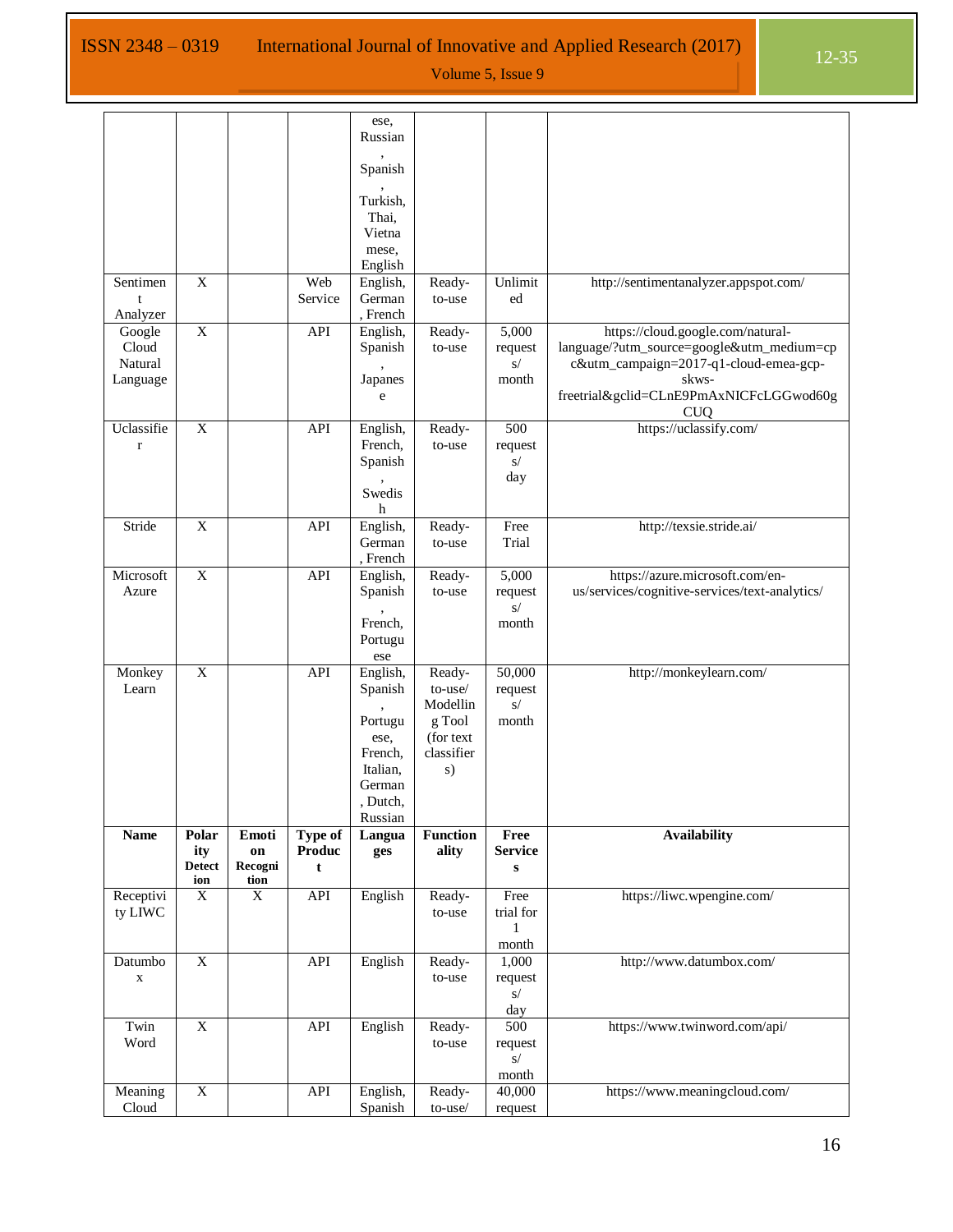|            |                         |            |                                   | Modellin            | $\sqrt{s}$                    |                                             |
|------------|-------------------------|------------|-----------------------------------|---------------------|-------------------------------|---------------------------------------------|
|            |                         |            | French,                           | g Tool              | $\mathop{\rm month}\nolimits$ |                                             |
|            |                         |            | Italian,                          | (with               |                               |                                             |
|            |                         |            | Portugu                           | polarity            |                               |                                             |
|            |                         |            | ese,                              | of entries          |                               |                                             |
|            |                         |            |                                   | and                 |                               |                                             |
|            |                         |            | Catalan                           |                     |                               |                                             |
|            |                         |            |                                   | multiwor            |                               |                                             |
|            |                         |            |                                   | ds)                 |                               |                                             |
| Sentimen   | $\overline{X}$          | API        | English,                          | Ready-              | Free                          | http://help.sentiment140.com/api            |
| t140       |                         |            | Spanish                           | $to$ -use           | non-                          |                                             |
|            |                         |            |                                   |                     | comme                         |                                             |
|            |                         |            |                                   |                     | rcial                         |                                             |
|            |                         |            |                                   |                     |                               |                                             |
|            |                         |            |                                   |                     | use                           |                                             |
|            |                         |            |                                   |                     | (limited                      |                                             |
|            |                         |            |                                   |                     | to 1                          |                                             |
|            |                         |            |                                   |                     | qps)                          |                                             |
| Rosette    | $\overline{\textbf{X}}$ | API        | English,                          | Ready-              | 10,000                        | https://www.rosette.com/function/sentiment- |
|            |                         |            | Spanish                           | $to$ -use           | request                       | analysis/                                   |
|            |                         |            |                                   |                     | s/                            |                                             |
|            |                         |            | Japanes                           |                     | month                         |                                             |
|            |                         |            |                                   |                     |                               |                                             |
|            |                         |            | $\mathbf{e}% _{t}\left( t\right)$ |                     | (up to                        |                                             |
|            |                         |            |                                   |                     | 1,000                         |                                             |
|            |                         |            |                                   |                     | per                           |                                             |
|            |                         |            |                                   |                     | day)                          |                                             |
| Intellexer | $\overline{X}$          | <b>API</b> | English                           | Ready-              | Free                          | http://www.intellexer.com/                  |
|            |                         |            |                                   | to-use              | Trial                         |                                             |
|            |                         |            |                                   |                     | $\operatorname{for}$          |                                             |
|            |                         |            |                                   |                     |                               |                                             |
|            |                         |            |                                   |                     | persona                       |                                             |
|            |                         |            |                                   |                     | l use                         |                                             |
|            |                         |            |                                   |                     | with                          |                                             |
|            |                         |            |                                   |                     | 5,000                         |                                             |
|            |                         |            |                                   |                     | request                       |                                             |
|            |                         |            |                                   |                     | ${\bf S}$                     |                                             |
| Semantri   | $\overline{X}$          | API        | Arabic,                           | Ready-              | Free                          | https://www.lexalytics.com/semantria        |
| $\rm{a}$   |                         |            | Chinese                           | to-use              | Trial                         |                                             |
|            |                         |            |                                   |                     |                               |                                             |
|            |                         |            |                                   |                     |                               |                                             |
|            |                         |            |                                   |                     |                               |                                             |
|            |                         |            | Danish,                           |                     |                               |                                             |
|            |                         |            | Dutch,                            |                     |                               |                                             |
|            |                         |            | English,                          |                     |                               |                                             |
|            |                         |            |                                   |                     |                               |                                             |
|            |                         |            | French,                           |                     |                               |                                             |
|            |                         |            | German                            |                     |                               |                                             |
|            |                         |            |                                   |                     |                               |                                             |
|            |                         |            | Hebrew                            |                     |                               |                                             |
|            |                         |            | , Italian,                        |                     |                               |                                             |
|            |                         |            | Japanes                           |                     |                               |                                             |
|            |                         |            | e,                                |                     |                               |                                             |
|            |                         |            | Korean,                           |                     |                               |                                             |
|            |                         |            |                                   |                     |                               |                                             |
|            |                         |            | Malay,                            |                     |                               |                                             |
|            |                         |            | Norweg                            |                     |                               |                                             |
|            |                         |            | ian,                              |                     |                               |                                             |
|            |                         |            | Polish,                           |                     |                               |                                             |
|            |                         |            | Portugu                           |                     |                               |                                             |
|            |                         |            | ese,                              |                     |                               |                                             |
|            |                         |            | Russian                           |                     |                               |                                             |
|            |                         |            |                                   |                     |                               |                                             |
|            |                         |            |                                   |                     |                               |                                             |
|            |                         |            | Spanish                           |                     |                               |                                             |
|            |                         |            |                                   |                     |                               |                                             |
|            |                         |            | Swedis                            |                     |                               |                                             |
|            |                         |            | h,                                |                     |                               |                                             |
|            |                         |            | Turkish                           |                     |                               |                                             |
| Skyttle    | $\overline{\textbf{X}}$ | API        | English,<br>French,               | Ready-<br>$to$ -use | 500<br>request                | http://www.skyttle.com/                     |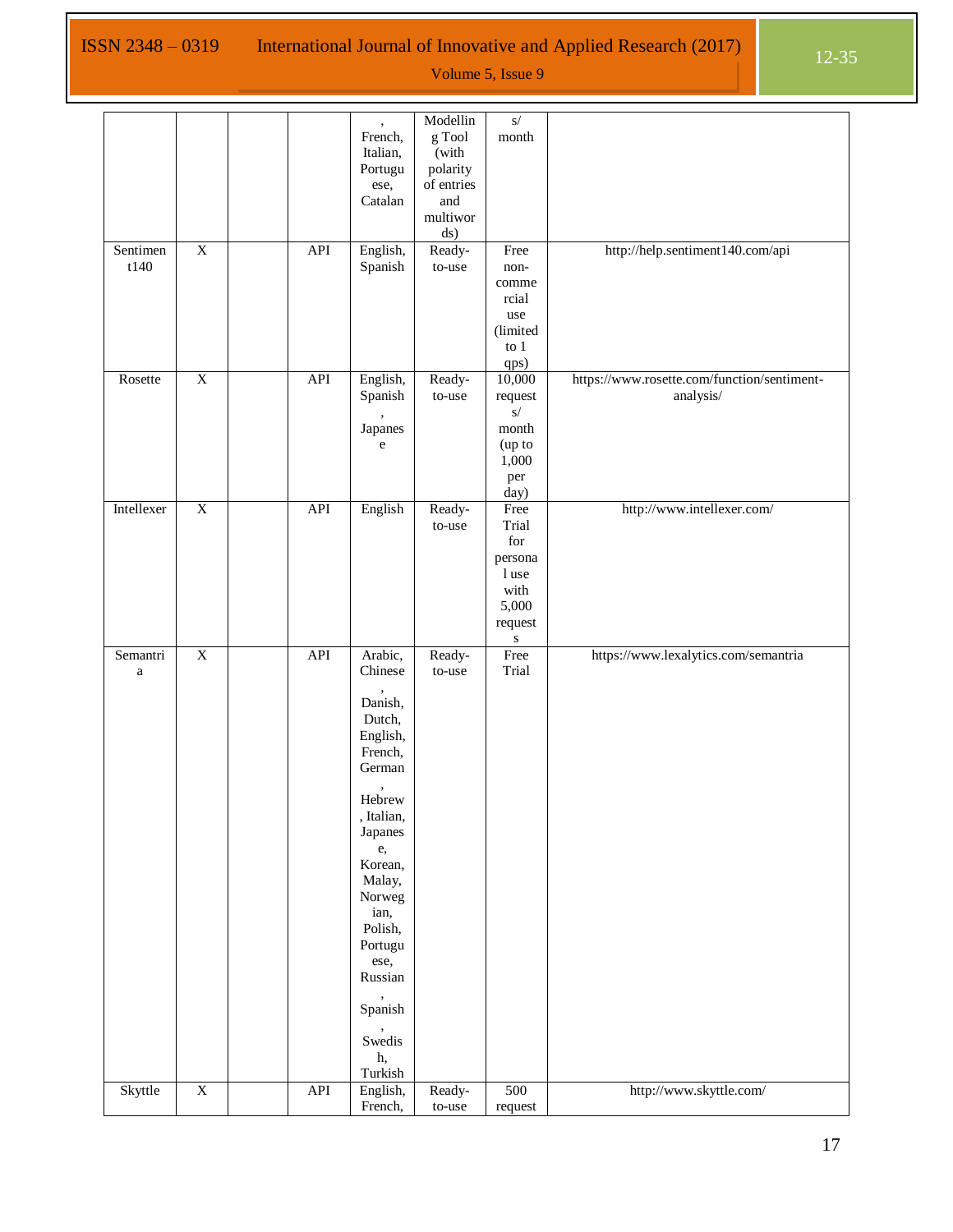# ISSN 2348 – 0319 International Journal of Innovative and Applied Research (2017) 12-35

|                 |                           |             |                          | German             |                          | $\overline{s}/$        |                                                  |
|-----------------|---------------------------|-------------|--------------------------|--------------------|--------------------------|------------------------|--------------------------------------------------|
|                 |                           |             |                          |                    |                          | day                    |                                                  |
| Data            | $\mathbf X$               |             | API                      | Russian<br>English | Ready-                   | Unlimit                | http://www.datasciencetoolkit.org/               |
| Science         |                           |             |                          |                    | to-use                   | ed                     |                                                  |
| Toolkit         |                           |             |                          |                    |                          |                        |                                                  |
| Sentimen        | $\overline{X}$            |             | <b>API</b>               | English            | Ready-                   | Unlimit                | http://sentiment.vivekn.com/                     |
| t.              |                           |             |                          |                    | to-use                   | ed                     |                                                  |
| vivekn          |                           |             |                          |                    |                          |                        |                                                  |
| <b>Name</b>     | Polar<br>ity              | Emoti<br>on | <b>Type of</b><br>Produc | Langua             | <b>Function</b><br>ality | Free<br><b>Service</b> | <b>Availability</b>                              |
|                 | <b>Detect</b>             | Recogni     | t                        | ges                |                          | ${\bf S}$              |                                                  |
|                 | ion                       | tion        |                          |                    |                          |                        |                                                  |
| Pattern.e       | $\overline{X}$            |             | Packag                   | English            | Ready-                   | Unlimit                | https://pypi.python.org/pypi/Pattern             |
| n               |                           |             | e                        |                    | to-use $\mathcal I$      | ed                     | or http://www.clips.ua.ac.be/pattern             |
|                 |                           |             | (Python<br>$\lambda$     |                    | Modellin<br>g Tool       |                        |                                                  |
| SenticNet       | $\overline{X}$            |             | Web                      | English            | Ready-                   | Free                   | http://sentic.net/                               |
|                 |                           |             | Service                  |                    | to-use                   | demo                   |                                                  |
| Vader [1]       | $\overline{\textbf{X}}$   |             | Module                   | English            | Ready-                   | Unlimit                | https://github.com/cjhutto/vaderSentiment        |
|                 |                           |             | (Python                  |                    | to-use                   | ed                     |                                                  |
|                 |                           |             |                          |                    |                          |                        |                                                  |
| <b>TextBlob</b> | $\overline{X}$            |             | Library                  | English            | Ready-                   | Unlimit                | http://textblob.readthedocs.io/en/dev/index.html |
|                 |                           |             | (Python<br>$\lambda$     |                    | to-use /<br>Modellin     | ed                     |                                                  |
|                 |                           |             |                          |                    | g Tool                   |                        |                                                  |
| <b>NLTK</b>     | $\overline{X}$            |             | Packag                   | Danish,            | Modellin                 | Unlimit                | http://www.nltk.org/                             |
|                 |                           |             | e                        | Dutch,             | g Tool                   | ed                     |                                                  |
|                 |                           |             | (Python                  | English,           |                          |                        |                                                  |
|                 |                           |             | $\mathcal{E}$            | Finnish,           |                          |                        |                                                  |
|                 |                           |             |                          | French,            |                          |                        |                                                  |
|                 |                           |             |                          | German             |                          |                        |                                                  |
|                 |                           |             |                          | Hungari            |                          |                        |                                                  |
|                 |                           |             |                          | an,                |                          |                        |                                                  |
|                 |                           |             |                          | Italian,           |                          |                        |                                                  |
|                 |                           |             |                          | Norweg             |                          |                        |                                                  |
|                 |                           |             |                          | ian,               |                          |                        |                                                  |
|                 |                           |             |                          | Portugu            |                          |                        |                                                  |
|                 |                           |             |                          | ese,<br>Russian    |                          |                        |                                                  |
|                 |                           |             |                          |                    |                          |                        |                                                  |
|                 |                           |             |                          | Spanish            |                          |                        |                                                  |
|                 |                           |             |                          | Swedis             |                          |                        |                                                  |
|                 |                           |             |                          | h,                 |                          |                        |                                                  |
|                 |                           |             |                          | Turkish,           |                          |                        |                                                  |
| GraphLa         | $\boldsymbol{\mathrm{X}}$ |             | Packag                   | etc.<br>English    | Ready-                   | Unlimit                | https://turi.com/                                |
| <b>b</b> SFrame |                           |             | $\mathbf e$              |                    | to-use /                 | ed for 1               |                                                  |
|                 |                           |             | (Python                  |                    | Modellin                 | year                   |                                                  |
|                 |                           |             | $\lambda$                |                    | g Tool                   | (with                  |                                                  |
|                 |                           |             |                          |                    |                          | academ                 |                                                  |
|                 |                           |             |                          |                    |                          | ic                     |                                                  |
| LibShort        | $\overline{X}$            |             | Packag                   | English            | Modellin                 | licence)<br>Unlimit    | https://www.csie.ntu.edu.tw/~cjlin/libshorttext/ |
| Text            |                           |             | e                        |                    | g Tool                   | ed                     |                                                  |
|                 |                           |             | (Python                  |                    |                          |                        |                                                  |
|                 |                           |             | $\lambda$                |                    |                          |                        |                                                  |
| RText           | $\overline{X}$            |             | Packag                   | English            | Modellin                 | Unlimit                | http://www.rtexttools.com/                       |
| Tools $(R)$     |                           |             | e(R)                     |                    | g Tool                   | ed                     | <b>or</b>                                        |
|                 |                           |             |                          |                    |                          |                        | https://cran.r-                                  |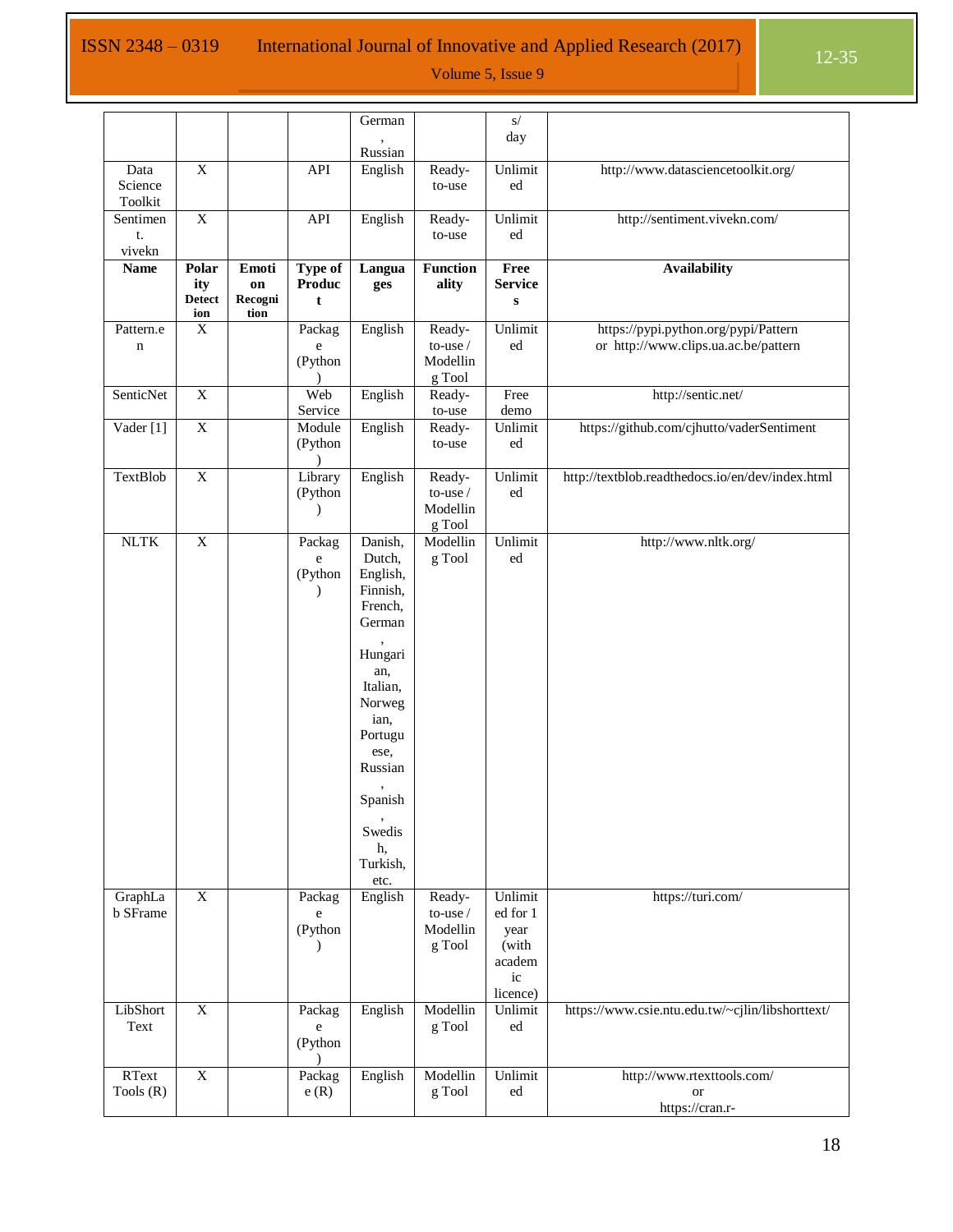## ISSN 2348 – 0319 International Journal of Innovative and Applied Research  $(2017)$  12-35

Volume 5, Issue 9

|                  |                |                         |                |           |                  |                | project.org/web/packages/RTextTools/index.html   |
|------------------|----------------|-------------------------|----------------|-----------|------------------|----------------|--------------------------------------------------|
| Sentimen<br>t(R) | $\overline{X}$ | $\overline{\mathbf{X}}$ | Packag<br>e(R) | English   | Ready-<br>to-use | Unlimit<br>ed  | https://github.com/timjurka/sentiment            |
| <b>Name</b>      | Polar          | Emoti                   | Type of        | Langua    | <b>Function</b>  | Free           | <b>Availability</b>                              |
|                  | ity            | on                      | <b>Produc</b>  | ges       | ality            | <b>Service</b> |                                                  |
|                  | <b>Detect</b>  | Recogni                 | $\mathbf{t}$   |           |                  | ${\bf S}$      |                                                  |
|                  | ion            | tion                    |                |           |                  |                |                                                  |
| Stanford         | $\mathbf X$    |                         | Softwar        | Arabic,   | Ready-           | Unlimit        | https://stanfordnlp.github.io/CoreNLP/index.html |
| Core             |                |                         | e              | Chinese   | to-use           | ed             |                                                  |
| <b>NLP</b>       |                |                         | Distribu       |           | (only in         |                |                                                  |
|                  |                |                         | tion           | English,  | English)/        |                |                                                  |
|                  |                |                         | (Java,         | English   | Modellin         |                |                                                  |
|                  |                |                         | Python,        | $(KBP)$ , | g Tool           |                |                                                  |
|                  |                |                         | R, etc.)       | French,   |                  |                |                                                  |
|                  |                |                         |                | German    |                  |                |                                                  |
|                  |                |                         |                |           |                  |                |                                                  |
|                  |                |                         |                | Spanish   |                  |                |                                                  |
| Apache           | $\overline{X}$ |                         | Library        | English   | Modellin         | Unlimit        | https://opennlp.apache.org/index.html            |
| Open             |                |                         | (Java)         |           | g Tool           | ed             |                                                  |
| NLP              |                |                         |                |           |                  |                |                                                  |
| Apache           | $\overline{X}$ |                         | Softwar        | English   | Modellin         | Unlimit        | https://mahout.apache.org/                       |
| Mahout           |                |                         |                |           |                  | ed             |                                                  |
|                  |                |                         | e<br>Distribu  |           | g Tool           |                |                                                  |
|                  |                |                         |                |           |                  |                |                                                  |
|                  |                |                         | tion           |           |                  |                |                                                  |
| Apache           | $\overline{X}$ |                         | Softwar        | English   | Modellin         | Unlimit        | http://uima.apache.org/                          |
| <b>UIMA</b>      |                |                         | e              |           | g Tool           | ed             |                                                  |
|                  |                |                         | Distribu       |           |                  |                |                                                  |
|                  |                |                         | tion           |           |                  |                |                                                  |
| LingPipe         | $\overline{X}$ |                         | Packag         | English   | Ready-           | Unlimit        | http://alias-i.com/lingpipe/index.html           |
|                  |                |                         | e (Java)       |           | $to$ -use $/$    | ed             |                                                  |
|                  |                |                         |                |           | Modellin         |                |                                                  |
|                  |                |                         |                |           | g Tool           |                |                                                  |
| Gate             | $\overline{X}$ |                         | Softwar        | English   | Modellin         | Unlimit        | https://gate.ac.uk/sentiment/                    |
|                  |                |                         | e              |           | g Tool           | ed             |                                                  |
| RapidMi          | $\overline{X}$ |                         | Softwar        | English   | Ready-           | Unlimit        | https://rapidminer.com/solutions/text-mining/    |
| ner              |                |                         | e              |           | to-use           | ed             |                                                  |
|                  |                |                         |                |           | (with            | (with          |                                                  |
|                  |                |                         |                |           | <b>AYLIEN</b>    | academ         |                                                  |
|                  |                |                         |                |           | $)$ /            | ic             |                                                  |
|                  |                |                         |                |           | Modellin         | licence)       |                                                  |
|                  |                |                         |                |           | g Tool           |                |                                                  |
| Weka             | $\overline{X}$ |                         | Softwar        | English   | Modellin         | Unlimit        | http://www.cs.waikato.ac.nz/ml/weka/             |
|                  |                |                         | e              |           | g Tool           | ed             |                                                  |

<span id="page-7-0"></span>**Table 1:-** Review of products for sentiment analysis

#### **Analysis of Products: -**

 $\overline{a}$ 

This section summarizes the main features of the products with Sentiment Analysis functionalities presented in [Table 1.](#page-7-0) 

We are going to introduce them one by one.

#### **Watson Natural Language Understanding: -**

Natural Language Understanding<sup>4</sup> is an API of the Watson platform of IBM. They define it as natural language processing for advanced text analysis, capable to analyze text to extract meta-data from content (such as concepts, entities, keywords, categories, sentiments, emotions, relations, semantic roles, using natural language understanding) using Recurrent Neural Networks. [2]

<sup>&</sup>lt;sup>4</sup> https://www.ibm.com/watson/developercloud/natural-language-understanding.html#pricing-block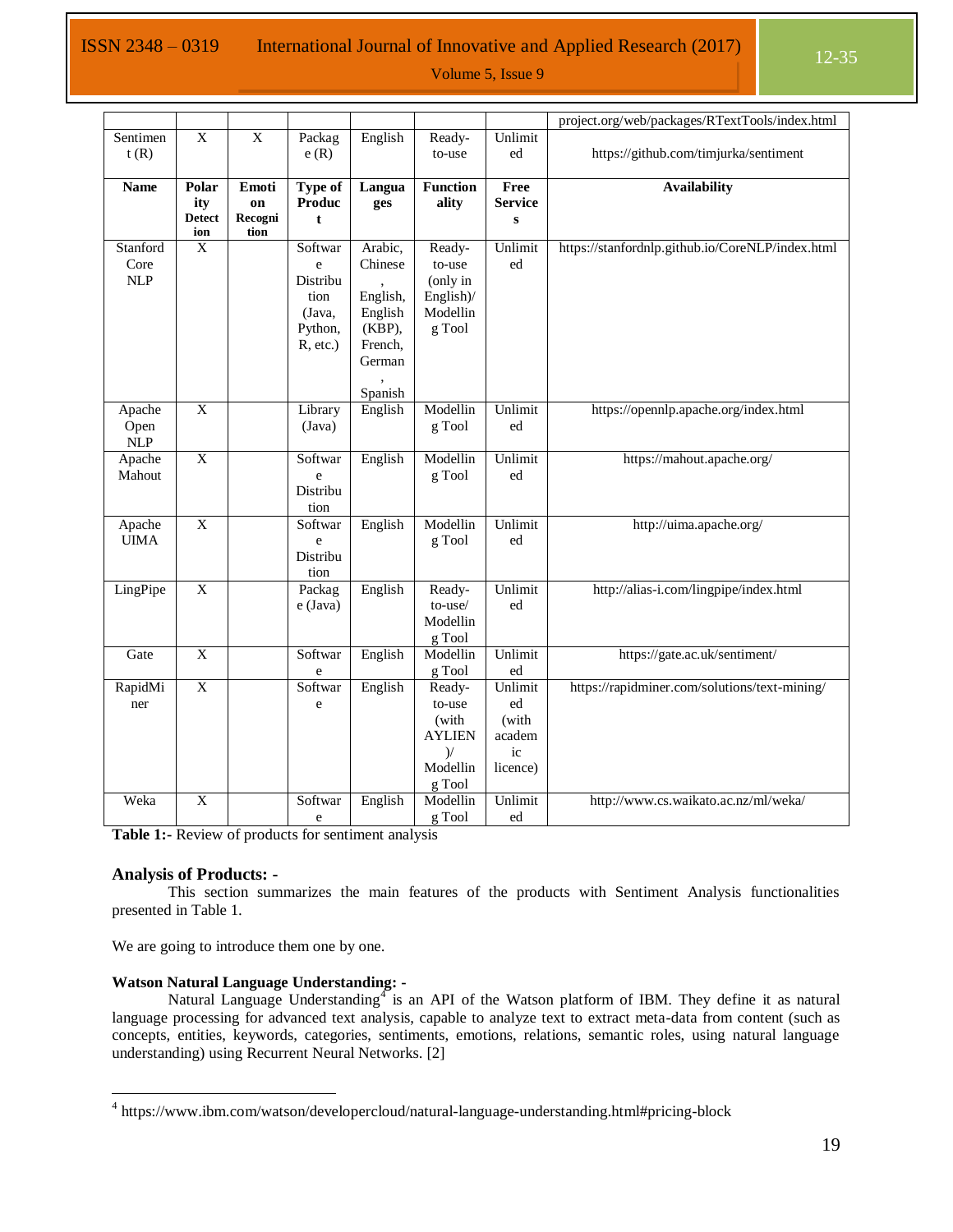It measures the polarity in two levels: positive or negative, and five categories of emotions: joy, anger, disgust, sadness and fear.

Bluemix is IBM's cloud platform where the Watson services can be accessed, including Natural Language Understanding and, even if the free plan of this API includes the analysis up to 1,000 items per day.

#### **Lymbix: -**

The Lymbix Sentiment  $API<sup>5</sup>$  is the core of Lymbix sentiment technology that is exposed for developers to determine the variations of emotions that are present in any piece of text. This company is focused on the analysis of social media through Natural Language Processing and adaptive learning. [3].

It classifies the sentiment into three categories: positive, negative and neutral, and group the content into various categories of emotions:

- On the one hand, positive emotions:
	- o affection/friendship
	- o enjoyment/joy
	- o fun/excitement
	- o gratitude
- On the other hand, negative emotions:
	- o sadness/pain
	- o fear/restlessness
	- o humiliation/shame
	- o anger/aversion.

Both concepts, sentiments and emotions, are not only classified but also measured in the range [-10, 10].

#### **Opendover: -**

OpenDover<sup>6</sup> is a webservice that allows you to extract the next generation semantic features within blogs, content management systems, websites or other applications. It uses semantic technologies for sentiment tagging texts that you send to the service. Sentiment/emotion tags are returned to users for implementing in web applications, searches, blogs and so on.

It is necessary to create the API key to connect to OpenDover. The content is sent through a webservice to the OpenDover servers, that will analyze and process the content using their semantic technologies. The content is sent back with sentiment tags and negative/positive appraisal of the whole document. [4]

#### **Repustate: -**

Repustate<sup>7</sup> is a multilingual sentiments engine, which allows the treatment of text in several languages like English, French, German, Spanish or Arabic. It allows you to process texts from many sources, such as Facebook pages, Twitter or just text fragments.

Repustate's API can be integrated into any workflow seamlessly and quickly, and it also provides client libraries in C#, Java, PHP, Ruby and Python to help you get started. [5]

All sentiments are scored in the range [-1, 1] and it uses entity extraction (based on semantic analysis) and topic level sentiment for more accurate results.

#### **Google Cloud Natural Language: -**

Google Cloud Natural Language API<sup>8</sup> reveals the structure and meaning of text by offering powerful machine learning models (based on Deep Learning) in an easy to use REST API.

<sup>5</sup> http://www.lymbix.com/

<sup>6</sup> http://opendover.nl/

<sup>7</sup> www.repustate.com

<sup>&</sup>lt;sup>8</sup> https://cloud.google.com/natural-language/?utm\_source=google&utm\_medium=cpc&utm\_campaign=2017-q1cloud-emea-gcp-skws-freetrial&gclid=CLnE9PmAxNICFcLGGwod60gCUQ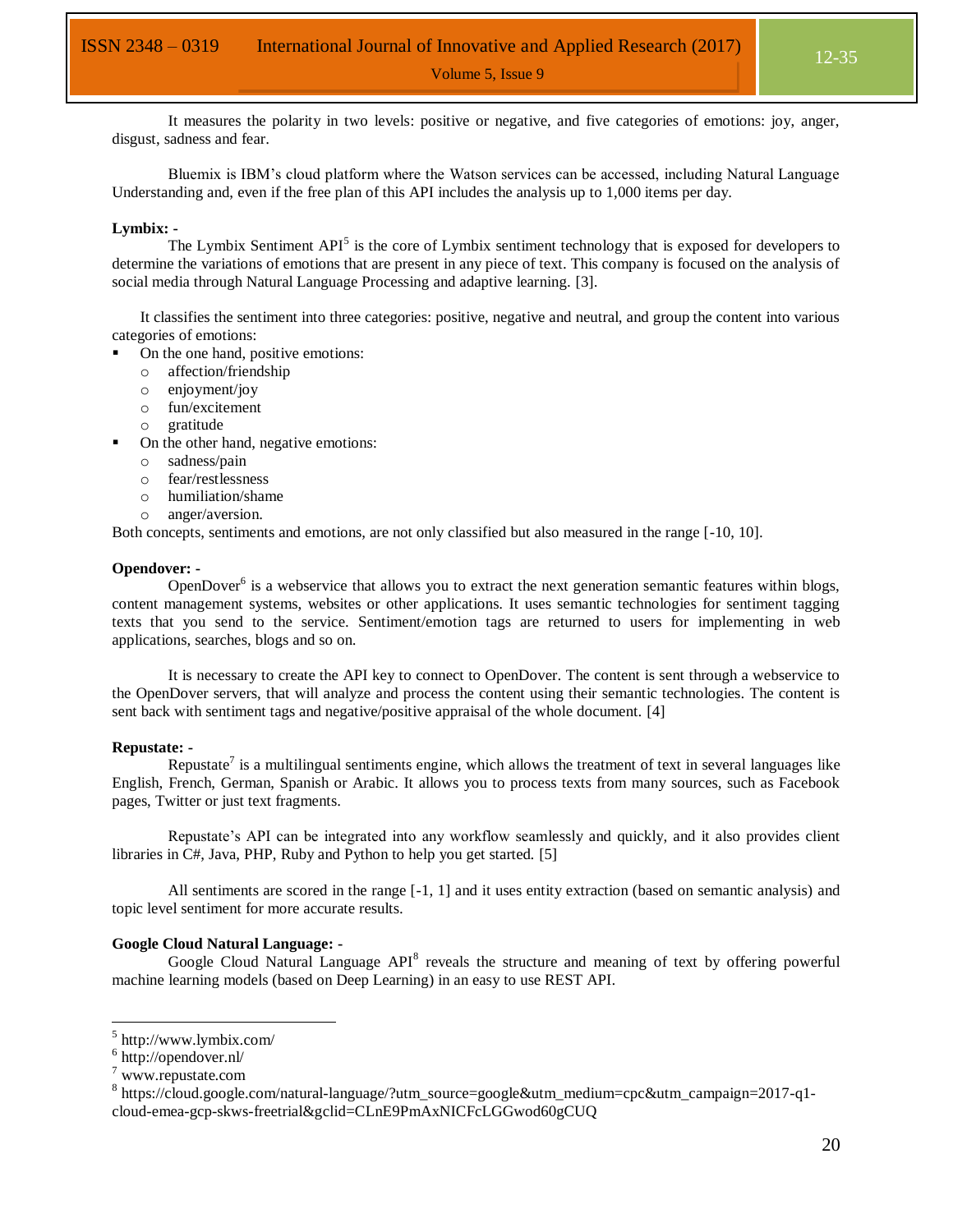You can use it to extract information about people, places, events and much more, or simply understand sentiments.

The features of the API include:

- Syntax Analysis: Extract tokens and sentences, identify parts of speech (PoS) and create dependency parse trees for each sentence.
- Entity Analysis: Identify entities and label by types such as person, organization, location, events, products and media.
- Sentiment Analysis: Understand the overall sentiment expressed in a block of text.
- Entity Sentiment Analysis: Understand the sentiment for each mention of an entity within a block of text.
- Multi-Language: Enables you to easily analyze text in multiple languages including English, Spanish, Japanese, Chinese (Simplified and Traditional), French, German, Italian, Korean and Portuguese.
- Integrated REST API: Access via REST API. Text can be uploaded in the request or integrated with Google Cloud Storage. [6].
- :

Sentiment Analysis module classifies the sentiment into three different categories: negative (with a punctuation between -1 and -0,25), neutral (with a punctuation between -0,25 and 0,25) and positive (with a punctuation between 0,25 and 1), expressing not only the global sentiment of the text but also the sentiment of each sentence.

#### **Uclassifier:-**

UClassify<sup>9</sup> is a free machine learning web service where you can create and use text classifiers.

Sentiment classifier determines if a text is positive or negative. It is well suited for both short and long texts (tweets, Facebook statuses, blog posts, product reviews, etc.), and it has been trained on 2.8 million documents with data from Twitter, Amazon product reviews and movie reviews. [7].

It has a free plan with 500 calls per day, performing many functionalities such as language detection, text genre and age recognition, spam filtering, feelings analysis, document labeling, detection of emotions, among others.

#### **Stride:-**

Stride's<sup>10</sup> AI's platform TEXSIE comprises of host of proprietary algorithms, for carrying out nuanced text analysis. These algorithms are available as developer APIs. [8].

Sentiment Analysis provides sentiments scored in the range [-10, 10], differentiating five classes: very negative, negative, neutral, positive and very positive.

#### **Microsoft Azure:-**

Microsoft Azure<sup>11</sup> is a growing collection of integrated cloud services that developers and IT professionals use to build, deploy, and manage applications through Microsoft global network of datacenters.

Within its cognitive services, it highlights the Text Analytics API which is able to detect sentiments, key phrases, topics, and language from the text through Neural Networks. In the case of sentiments, the API returns a numeric score between 0 and 1. Scores close to 1 indicate positive sentiment and scores close to 0 indicate negative sentiment. Sentiment score is generated using classification techniques. The input features of the classifier include ngrams, features generated from part-of-speech tags, and word embeddings. [9].

#### **Monkey Learn: -**

Monkey Learn<sup>12</sup> produces text Analysis with Machine Learning. It turns tweets, emails, documents, webpages and more into actionable data. [10].

<sup>&</sup>lt;sup>9</sup> https://uclassify.com/

<sup>10</sup> http://texsie.stride.ai/

 $11 \text{ https://azure.microsoft.com/en-us/?v=17.14}$ 

<sup>12</sup> https://monkeylearn.com/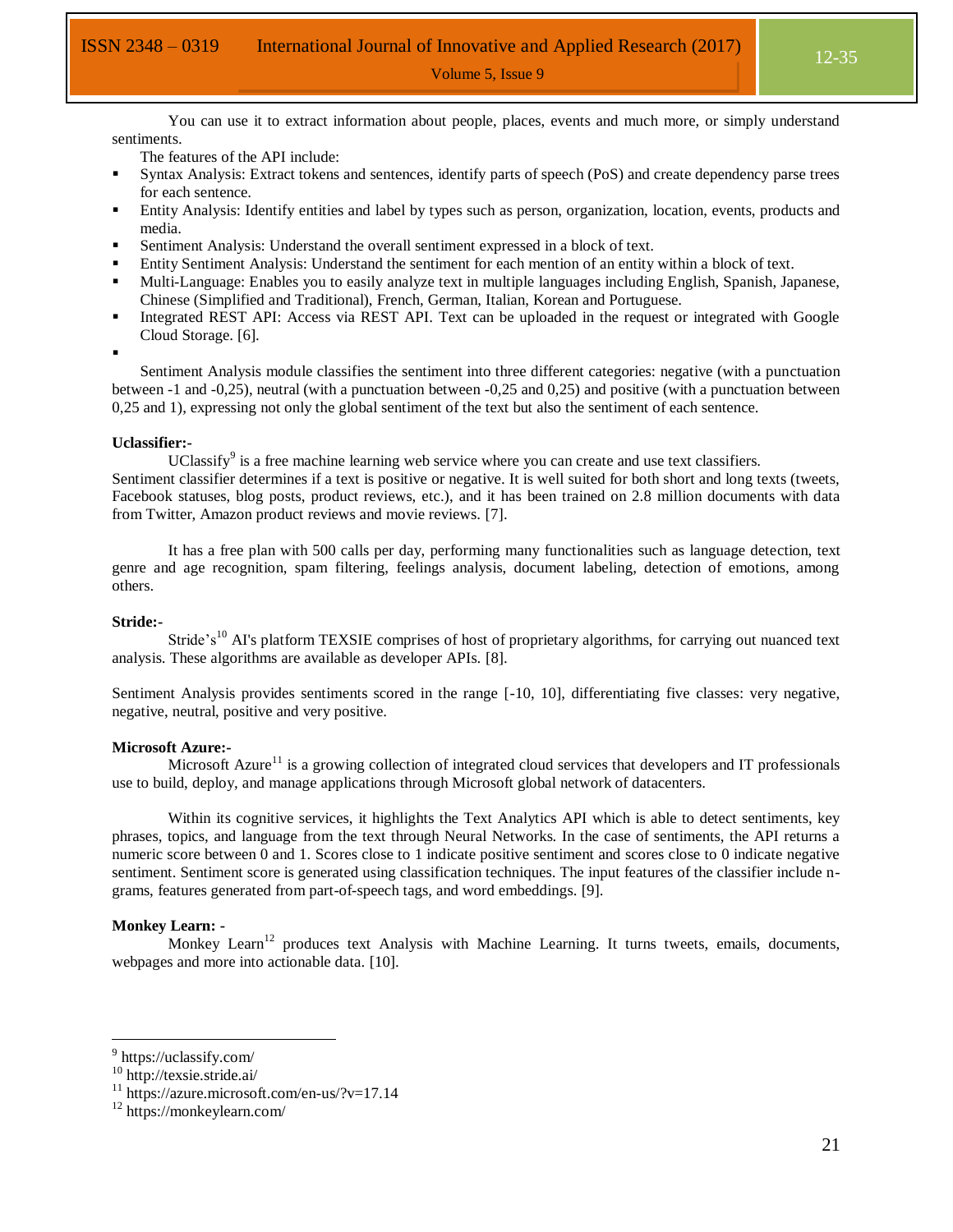Regarding Sentiment Analysis, it is possible to choose the API which fits best with your text, that means, if we want to analyze products reviews we can choose the API of Product Reviews Sentiment Analysis or if we want to know the polarity of a tweet, we can analyze the data with Tweets Sentiment Analysis.

The platform in which is all integrated allows you to classify the text, a file or call directly to the API.

#### **Receptivity LIWC: -**

The LIWC<sup>13</sup> API is available exclusively from Receptiviti. It provides developers and data scientists with an easy-to use API that delivers deep insights into people's psychology states by analyzing natural language and text. [11]

It allows analyzing the sentiments of a text (giving the score of the polarity in the range [0,100] and the rating (negative or positive)), recognizing the percentage of some emotions in the text (sadness, fear, anger), gender detection, age and practically all the issues related with the analysis of people. You can upload csv files, or directly text from Twitter, Facebook or Email.

#### **Datumbox: -**

The Datumbox<sup>14</sup> API offers a large number of off-the-shelf Classifiers and Natural Language Processing services which can be used in a broad spectrum of applications including: Sentiment Analysis, Topic Classification, Language Detection, Subjectivity Analysis, Spam Detection, Reading Assessment, Keyword and Text Extraction and more. All services are accessible via the REST API which allows you to develop your own smart Applications in no time.

The Sentiment Analysis is used to evaluate the opinions of the users and classify them as positive, negative or neutral. In addition, it can be used to detect whether the posts are objective or subjective, what is the natural language of the posts and whether the posts were written by a man or woman. [12]

#### **Twin Word: -**

Twin Word's Sentiment Analysis API<sup>15</sup> is a good place to find out the tone of a sentence or paragraph. This API can be useful if you have a large amount of user responses or reviews and you want to quickly find the negative comments to see what your customers don't like and vice versa.

However, the API gives you more power than that. Besides just reading the type response (negative, neutral, or positive), you can determine for yourself what you consider positive or negative and not only gives you the global punctuation of the text but also of each key word inside this one. [13]

#### **Meaning Cloud: -**

Sentiment Analysis is a MeaningCloud<sup>16</sup> solution for performing a detailed multilingual sentiment analysis of texts from different sources.

The text provided is analyzed to determine if it expresses a positive/negative/neutral sentiment; to do this, the local polarity of the different sentences in the text is identified and the relationship between them evaluated, resulting in a global polarity value for the whole text.

Besides polarity at sentence and global level, Sentiment Analysis uses advanced natural language processing techniques to also detect the polarity associated to both entities and concepts in the text. It provides a reference in the relevant sentence and a list of elements detected with the aggregated polarity derived from all their appearances, also considering the grammatical structures in which they are contained.

Sentiment Analysis also gives the user the possibility of detecting the polarity of user-defined entities and concepts, making the service a flexible tool applicable to any kind of scenario.

<sup>13</sup> http://www.receptiviti.ai/liwc-api-get-started/ or https://liwc.wpengine.com/

<sup>14</sup> http://www.datumbox.com/

<sup>15</sup> https://www.twinword.com/api/

<sup>&</sup>lt;sup>16</sup> https://www.meaningcloud.com/developer/sentiment-analysis/doc/2.1/what-is-sentiment-analysis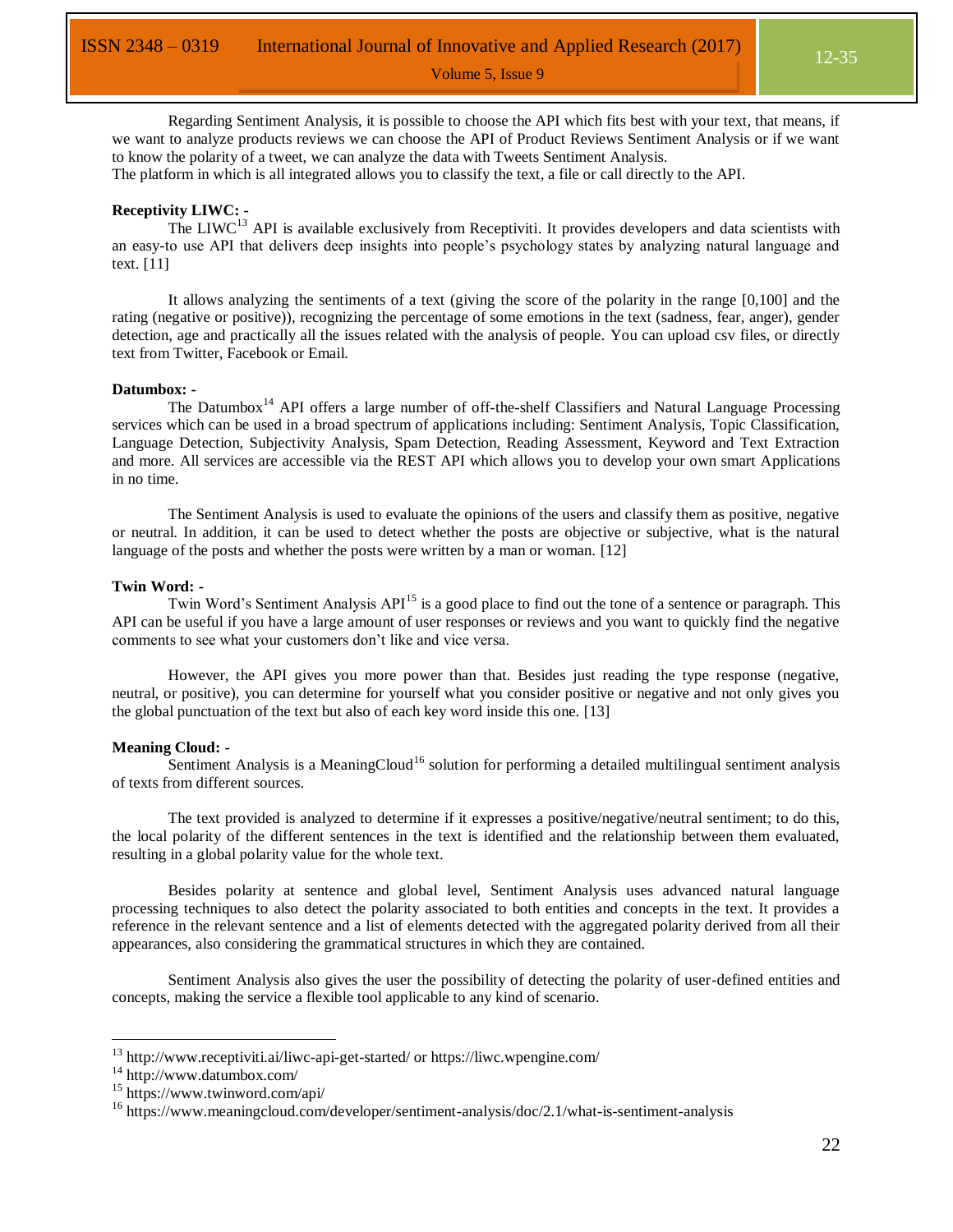Additionally, Sentiment Analysis detects if the text processed is subjective or objective and if it contains irony marks at a global level, giving the user additional information about the reliability of the polarity obtained from the sentiment analysis. [14]

#### **Sentiment140: -**

Sentiment $140^{17}$  was created by Alec Go, Richa Bhayani, and Lei Huang, Computer Science graduate students at Stanford University. [15]

It allows you to discover the sentiment of a brand, product, or topic on Twitter. It uses classifiers built from machine learning algorithms, like Maximun Entropy classifier, and gives you the polarity of the text by three numbers: 0 (negative), 2 (neutral) and 4 (positive).

#### **Rosette: -**

Rosette<sup>18</sup> text analytics API analyzes the sentiment of your text and entities as either positive, neutral or negative. It has a free plan with 10,000 calls per month and distinguishes between three types of languages: English, Spanish and Japanese.

#### **Intellexer: -**

Intellexer<sup>19</sup> API is a cloud service that enables developers to embed natural language processing and text analysis tools in consumer and enterprise applications, or web-services using JSON or XML. It includes natural language processing solutions for sentiment analysis, entity recognition, summarization, document comparison, natural language interface for search engines, language detection, spell-checking, etc.

Intellexer Sentiment Analyzer is a powerful and efficient solution that automatically extracts sentiments (positivity/negativity), opinion objects and emotions (liking, anger, disgust, etc.) from unstructured text information. Besides, Intellexer Sentiment Analyzer can be successfully used for document sentiment classification and review rating prediction tasks. [16]

#### **Semantria: -**

Semantria<sup>20</sup> API is a tool in the cloud for Text and Sentiment Analysis. It belongs to Lexalytics, and its operation consists of three steps:

- Firstly, evaluate semantics, syntax, and context using state of the art unsupervised machine-learning techniques and expert-tuned text analytics industry rules
- Then, they combine machine-learning, natural language processing, and dictionaries to extract features like entities, themes, categories, summaries, intentions, and sentiments.
- Finally, highly accurate algorithms associate features with each other; surfacing relationships in the text, like themes and sentiment of individual entities, or the sentiment of categories, and even relationships between entities. [17]

#### **Skyttle: -**

 $\overline{a}$ 

Skyttle  $API<sup>21</sup>$  is a software as a service (SaaS) system that provides text analytics services to extract interesting patterns from text and store them in a structured format for in-depth data analysis. It is easily scalable and customizable to specific applications. [18]

Among its features highlights the terminology/keyword/concept extraction, named entity recognition and Sentiment Analysis, giving the global sentiment scores of the document (divided into the three categories: positive, negative and neutral), the most prevalent and a phrase-level sentiment analysis.

<sup>17</sup> http://help.sentiment140.com/home

<sup>18</sup> https://www.rosette.com/

<sup>19</sup> http://esapi.intellexer.com/

<sup>20</sup> https://www.lexalytics.com/

<sup>21</sup> http://www.skyttle.com/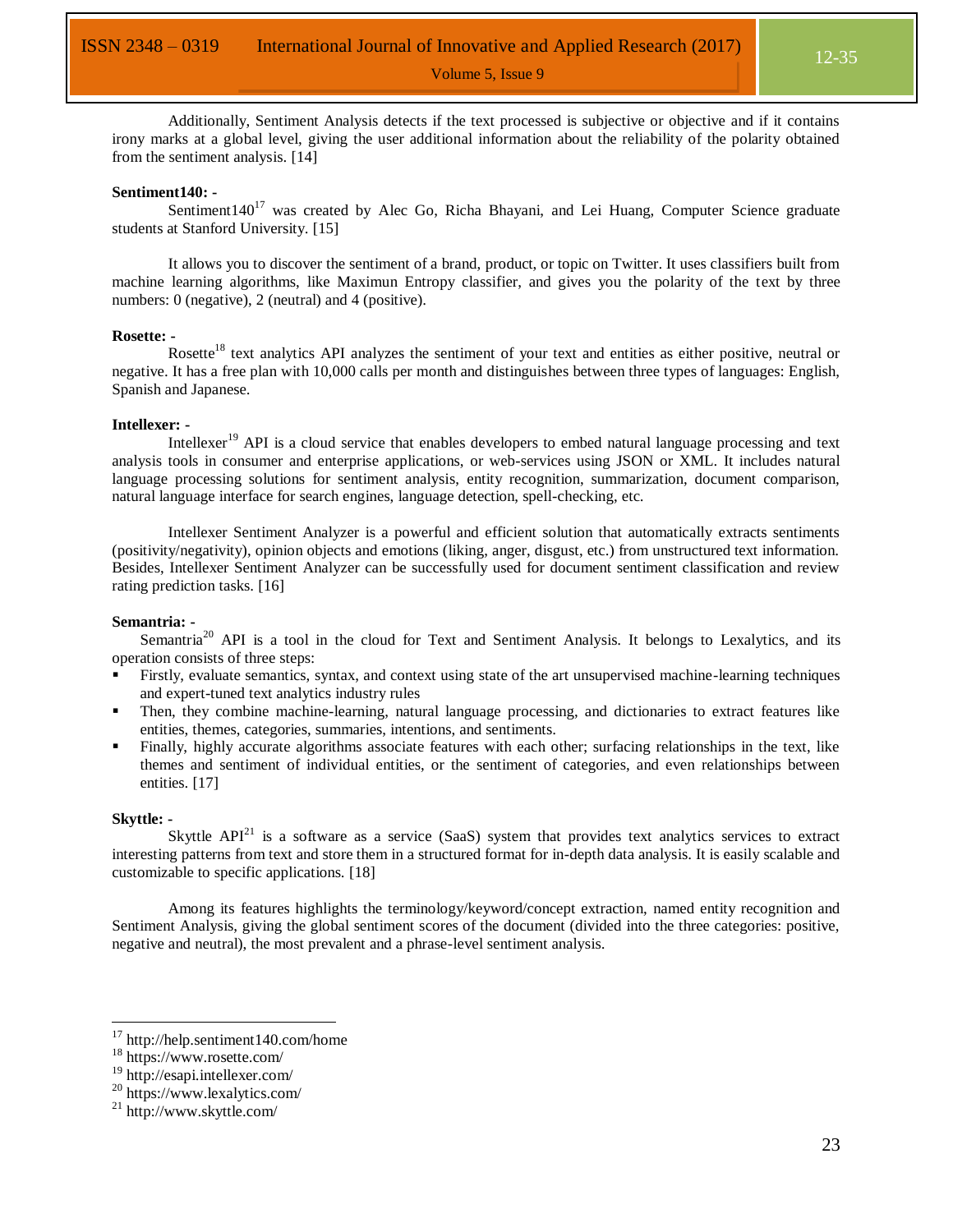#### **Data Science Toolkit: -**

Within Data Science Toolkit<sup>22</sup> (DSTK) API, Text to Sentiment attempts to predict whether the text represents a positive or negative comment, returning a score between -5 (negative) and 5 (positive). A score of 0 means that no words were loaded, or that the positive and negative words were balanced.

It uses a very simple algorithm, based on Finn Årup's annotated list of words originally designed to analyze the feeling of Twitter messages. [19]

Query the API with a GET call (usual limit of 8,000 characters) or POST (for larger texts).

"http://www.datasciencetoolkit.org/text2sentiment"

DSTK has been receiving a lot of traffic lately, exceeding the limits of the servers, so they advise to host a server of its own so that it is not affected by interruptions.

#### **Sentiment.vivekn: -**

Sentiment.vivekn<sup>23</sup> is an API created by Vivek Narayanan for Sentiment Analysis, who proposed a fast and accurate sentiment classification using an enhanced Naive Bayes model along with authors Ishan Arora and Arjun Bhatia.

This tool works by examining individual words and short word sequences (n-grams), comparing them with a Bayesian probability model. The probability model is based on a set of pre-tagged reviews of IMDb movie reviews.

Developed by Cornell University (Ithaca, NY) (last reviewed 09/16/13), it offers a free web service and API that returns you a JSON file with text polarity (positive, negative, neutral) and level trust. [20]

#### **Pattern.en: -**

Pattern<sup>24</sup> is a web mining module for the Python programming language. It has tools for data mining (Google, Twitter and Wikipedia API, a web crawler, a HTML DOM parser), natural language processing (part-ofspeech taggers, n-gram search, sentiment analysis, WordNet), machine learning (vector space model, clustering, SVM), network analysis and canvas visualization.

The pattern.en<sup>25</sup> module, part of Pattern, contains a fast part-of-speech tagger for English (identifies nouns, adjectives, verbs, etc. in a sentence), sentiment analysis, tools for English verb conjugation and noun singularization and pluralization, and a WordNet interface.

Regarding Sentiment Analysis, written text can be broadly categorized into two types: facts and opinions. Opinions carry people's sentiments, appraisals and feelings toward the world. The pattern.en module bundles a lexicon of adjectives (e.g., good, bad, amazing, irritating, ...) that occur frequently in product reviews, annotated with scores for sentiment polarity (positive  $\leftrightarrow$  negative) and subjectivity (objective  $\leftrightarrow$  subjective). The system is based on a knowledge database with adjectives/adverbs with different ratings, after the total word sum, Pattern.en gives you the final polarity of the text.

The sentiment() function returns a (polarity, subjectivity)-tuple for the given sentence, based on the adjectives it contains, where polarity is a value between  $-1.0$  and  $+1.0$  and subjectivity between 0.0 and 1.0. The sentence can be a string, Text, Sentence, Chunk, Word or a Synset.

The positive() function returns True if the given sentence's polarity is above the threshold. The threshold can be lowered or raised, but overall +0.1 gives the best results for product reviews. [21]

<sup>&</sup>lt;sup>22</sup> http://www.datasciencetoolkit.org/

<sup>23</sup> http://sentiment.vivekn.com/

<sup>&</sup>lt;sup>24</sup> http://www.clips.ua.ac.be/pages/pattern

<sup>25</sup> http://www.clips.ua.ac.be/pages/pattern-en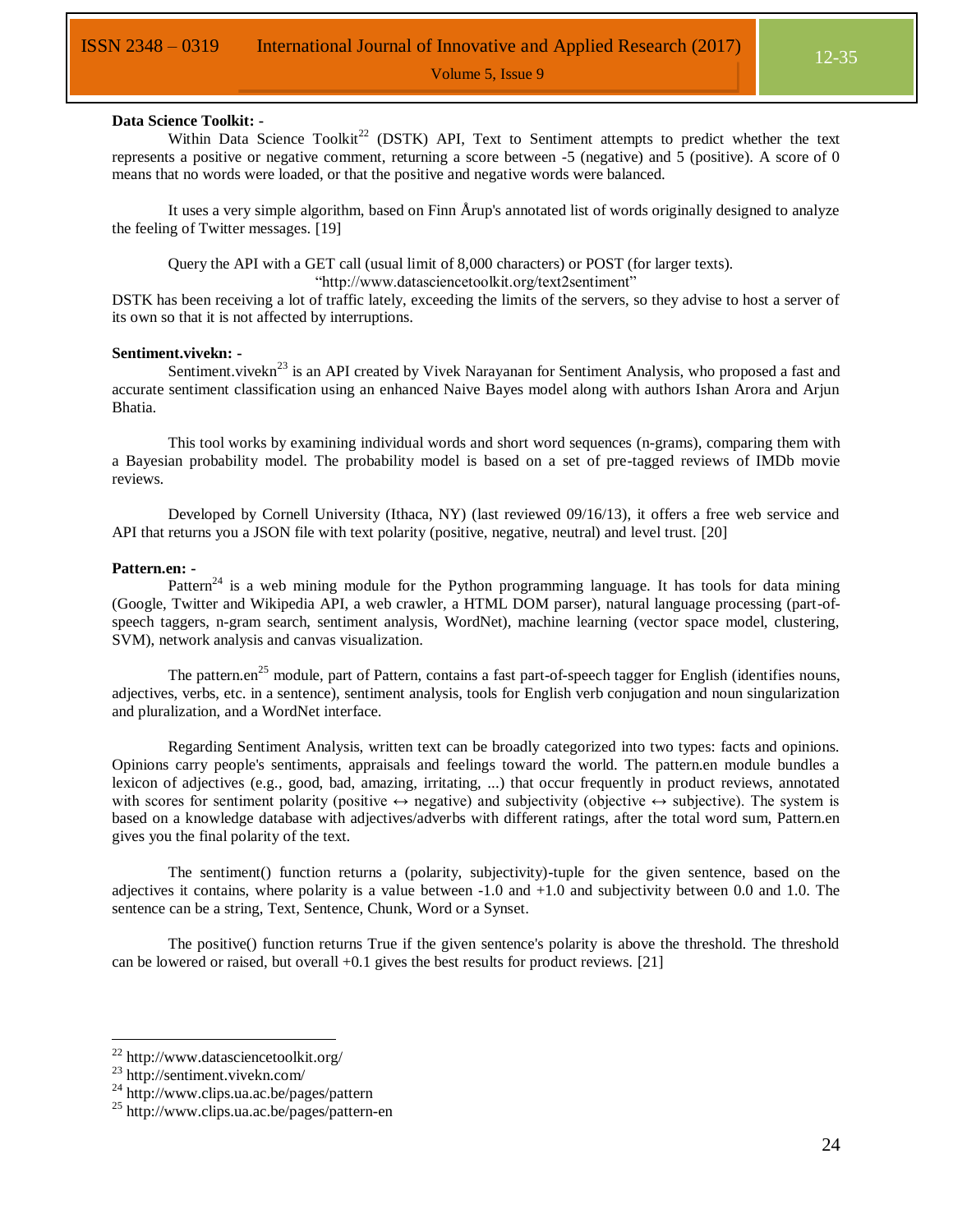#### **Sentic Net: -**

SenticNet<sup>26</sup> is an initiative conceived at the MIT Media Laboratory in 2009 within an industrial Cooperative Awards in Science and Engineering (CASE) research project born from the collaboration between the Media Lab, the University of Stirling, and Sitekit Solutions Ltd.

Since then, SenticNet has been further developed and applied for the design of emotion-aware intelligent applications in fields spanning from data mining to human-computer interaction.

The main aim of SenticNet is to make the conceptual and affective information conveyed by natural language (meant for human consumption) more easily-accessible to machines.

This is done by using the bag-of-concepts model, instead of simply counting word co-occurrence frequencies as in latent semantic indexing, and by leveraging on linguistic patterns, to allow sentiments to flow from concept to concept based on the dependency relation between clauses.

Currently, both the SenticNet knowledge base and the SenticNet framework are being maintained and further developed by the Sentic Team, a multidisciplinary research group based at the School of Computer Science and Engineering of Nanyang Technological University in Singapore, but also by many other sentic enthusiasts around the world. [22]

It is possible to access to Senticnet API using Python installing the package senticnet  $1.0.1^{27}$ .

#### **Vader: -**

Vader<sup>28</sup> (Valence Aware Dictionary and sEntiment Reasoner) is a lexicon and rule-based sentiment analysis tool that is specifically attuned to sentiments expressed in social media. It is fully open-sourced under the MIT License and is made as a module for Python. [23]

It recognizes emoticons and it is possible to analyze sentiments in other languages with internet access.

Among its modules, we can find polarity analysis (positive or negative text), lexicons and examples dataset.

Regarding the punctuation of polarity analysis module, Vader gives two different measures: a compound one, which is calculated by summing the valence scores of each word in the lexicon, adjusted according to the rules, and then normalized to be between  $(-1, +1)$ , and the positive, negative and neutral scores, which measure the text proportions that fall into each category (the sum of the three punctuation is equal to 1).

#### **TextBlob: -**

TextBlob<sup>29</sup> is a Python (2 and 3) library for processing textual data. It provides a consistent API for diving into common natural language processing (NLP) tasks such as part-of-speech tagging, noun phrase extraction, sentiment analysis, and more.

The textblob.sentiments module contains two sentiment analysis implementations, PatternAnalyzer (based on the pattern library) and NaiveBayesAnalyzer (an NLTK classifier trained on a movie reviews corpus).

The default implementation is PatternAnalyzer, but you can override the analyzer by passing another implementation into a TextBlob's constructor.

For instance, the NaiveBayesAnalyzer returns its result as a named tuple of the form: Sentiment (classification,  $p$  pos,  $p$  neg). [24]

TextBlob also allows us to create our own Sentiment Analysis model, based on Machine Learning Algorithms.

#### **NLTK: -**

 $\overline{a}$ 

Natural Language Toolkit (NLTK)<sup>30</sup> is a leading platform for building Python programs to work with human language data. It provides easy-to-use interfaces to over 50 corpora and lexical resources such as WordNet, along with a suite of text processing libraries for classification, tokenization, stemming, tagging, parsing, and semantic reasoning, wrappers for industrial-strength NLP libraries, and an active discussion forum.

Thanks to a hands-on guide introducing programming fundamentals alongside topics in computational linguistics, plus comprehensive API documentation, NLTK is suitable for linguists, engineers, students, educators, researchers, and industry users alike. NLTK is available for Windows, Mac OS X, and Linux. Best of all, NLTK is a free, open source, community-driven project. [25]

<sup>&</sup>lt;sup>26</sup> http://sentic.net/

 $^{27}$  https://pypi.python.org/pypi/senticnet

<sup>28</sup> https://github.com/cjhutto/vaderSentiment

<sup>29</sup> http://textblob.readthedocs.io/en/dev/index.html

<sup>30</sup> http://www.nltk.org/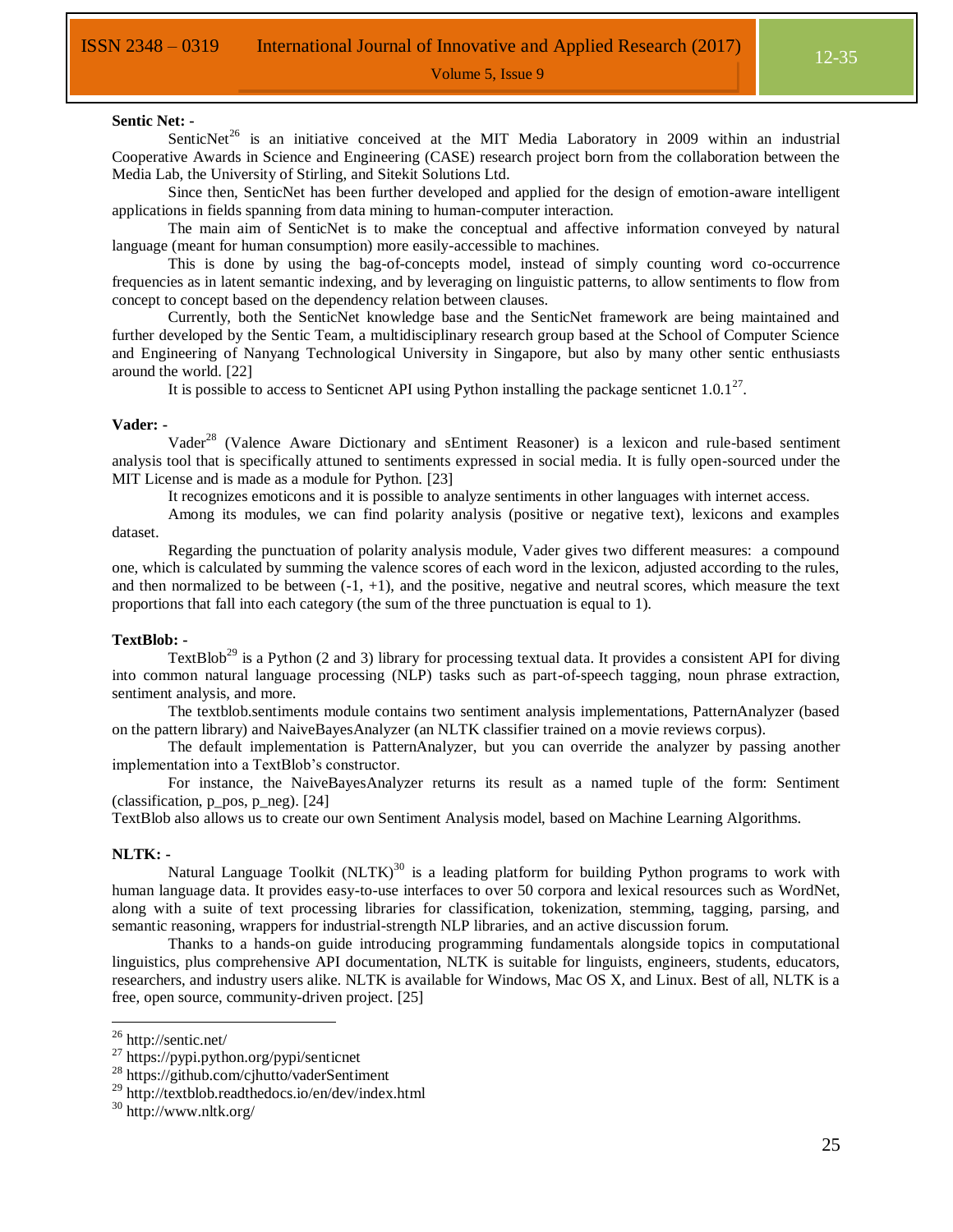We can generate models of text polarity classification based on Machine Learning Algorithms.

#### **GraphLab SFrame: -**

GraphLab Create<sup>31</sup> is a machine learning modeling tool for developers and data scientists. It includes a module called SFrame, which allows you to take text and predict whether it contains positive or negative sentiment. For instance, the model will predict "positive sentiment" for a snippet of text - whether it is a movie review or a tweet - when it contains words like "awesome" and "fantastic". Likewise, having many words with a negative connotation will yield a prediction of "negative sentiment".

When a target column name is not provided, a pre-trained model can be used. Predicted scores from the current model are between 0 and 1, where higher scores indicate more positive predicted sentiment. The model is a graphlab.logistic classifier.LogisticClassifier model that can be obtained via m['classifier']. This model is currently tuned to focus on English-only text corpuses, and works best when each piece of text has similar length.

However, you can also train your own model. This can be useful when you want to tune the model to your data set to take advantage of vocabulary that is particular to your application, or you are attempting to predict something such as "utility" by training on whether users thought a review was useful. [26]

#### **LibShortText: -**

LibShortText<sup>32</sup> is an open source tool for short-text classification and analysis. It can handle the classification of, for example, titles, questions, sentences, and short messages. Main features of LibShortText include:

- It is more efficient than general text-mining packages. On a typical computer, processing and training 10 million short texts takes only around half an hour.
- The fast training and testing is built upon the linear classifier LIBLINEAR
- Default options often work well without tedious tuning.
- An interactive tool for error analysis is included. Based on the property that each short text contains few words, LibShortText provides details in predicting each text.

The current release (Version 1.1, August 2013) of LibShortText can be obtained by downloading the zip file or tar.gz file from its official page. The package includes the source code in Python and C/C++. [27]

#### **RText Tools: -**

 $RTextTools<sup>33</sup>$  is a free, open source machine learning package in R for automatic text classification that makes it simple for both novice and advanced users to get started with supervised learning. The package includes nine algorithms for ensemble classification (svm, slda, boosting, bagging, random forests, glmnet, decision trees, neural networks, maximum entropy), comprehensive analytics, and thorough documentation, so it is simple to create your own model for Sentiment Analysis. [28]

#### **Sentiment (R): -**

Sentiment<sup>34</sup> is an R package, developed by Timothy P. Jurka. with tools for sentiment analysis including bayesian classifiers for positivity/negativity and emotion classification. The model has been already trained so it is ready to use and discover the sentiment of your text. [29]

#### **Stanford Core NLP: -**

Stanford CoreNLP<sup>35</sup> provides a set of natural language analysis tools. It can give the base forms of words, their parts of speech, whether they are names of companies, people, etc., normalize dates, times, and numeric quantities, mark up the structure of sentences in terms of phrases and word dependencies, indicate which noun phrases refer to the same entities, indicate sentiment, extract particular or open-class relations between entity mentions, get quotes people said, etc.

CoreNLP is designed to be highly flexible and extensible. With a single option, you can change which tools should be enabled and which should be disabled. Stanford CoreNLP integrates many of Stanford's NLP tools, including the part-of-speech (POS) tagger, the named entity recognizer (NER), the parser, the coreference resolution system, sentiment analysis, bootstrapped pattern learning, and the open information extraction tools. Moreover, an

<sup>31</sup> https://turi.com/

<sup>32</sup> https://www.csie.ntu.edu.tw/~cjlin/libshorttext/

<sup>33</sup> http://www.rtexttools.com/about-the-project.html

<sup>34</sup> https://cran.r-project.org/web/packages/RSentiment/index.html

<sup>35</sup> https://stanfordnlp.github.io/CoreNLP/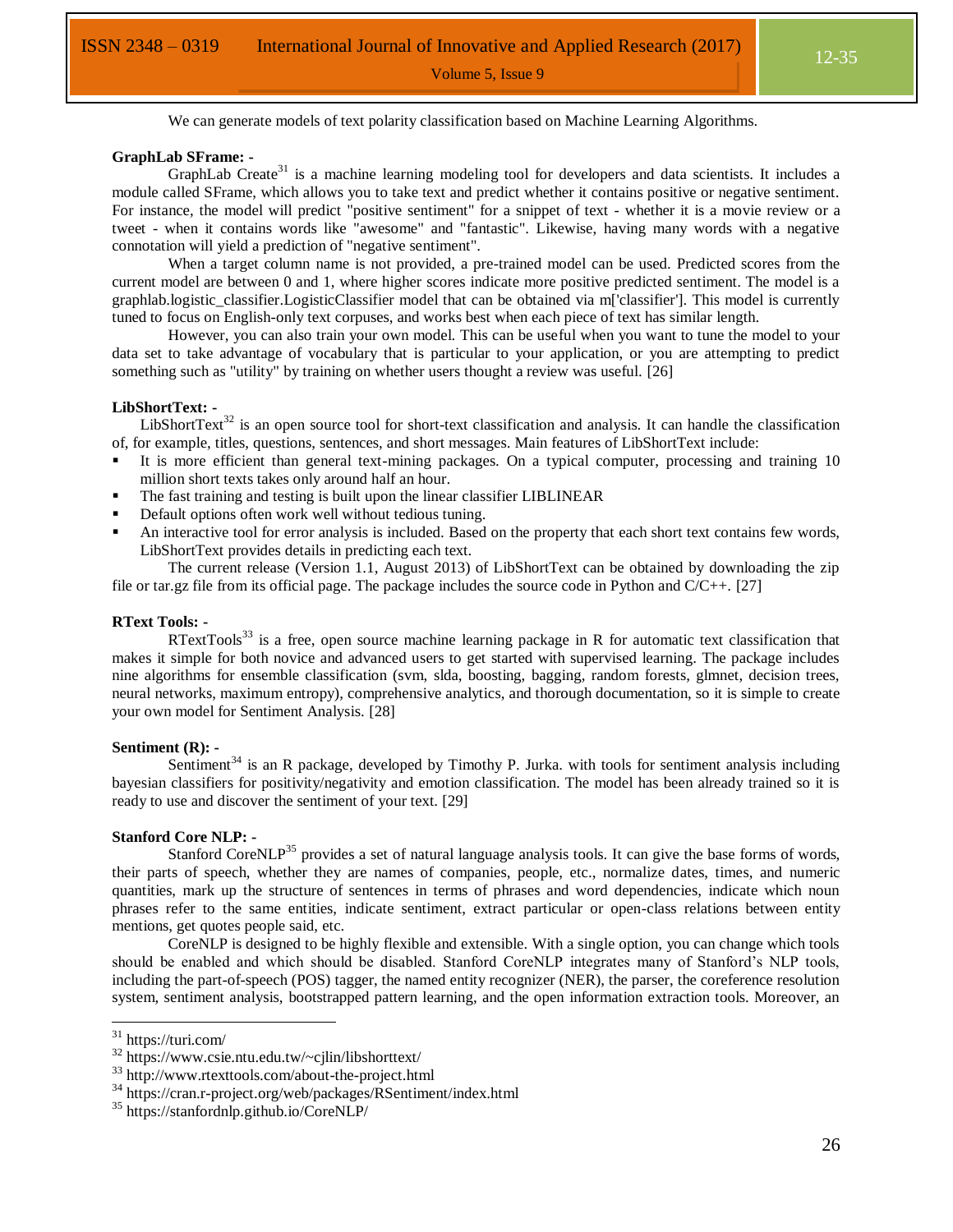annotator pipeline can include additional custom or third-party annotators. CoreNLP's analyses provide the foundational building blocks for higher-level and domain-specific text understanding applications.

Volume 5, Issue 9

The basic distribution provides model files for the analysis of well-edited English, but the engine is compatible with models for other languages.

Stanford CoreNLP is written in Java; current releases require Java 1.8+. But, you can use Stanford CoreNLP from the command-line, via its Java programmatic API, via third party APIs for most major modern programming languages, or via a service. It works on Linux, macOS, and Windows. [30]

#### **Apache Open NLP: -**

The Apache Open NLP<sup>36</sup> library is a machine learning based toolkit for the processing of natural language text. It supports the most common NLP tasks, such as tokenization, sentence segmentation, part-of-speech tagging, named entity extraction, chunking, parsing, and coreference resolution. These tasks are usually required to build more advanced text processing services. OpenNLP also included maximum entropy and perceptron based machine learning. [31].

As happened with Standford Core NLP, Apache OpenNLP is also written in Java.

It is possible to build a model for classifying the text into different categories, so we can have our own model for Sentiment Analysis.

#### **Apache Mahout: -**

The Apache Mahout<sup>37</sup> project's goal is to build an environment for quickly creating scalable performant machine learning applications.

Apache Mahout software provides three major features:

- A simple and extensible programming environment and framework for building scalable algorithms.
- A wide variety of premade algorithms for Scala + Apache Spark, H2O, Apache Flink.
- Samsara, a vector math experimentation environment with R-like syntax which works at scale. [32] It is possible to create a model for Sentiment Analysis using algorithms of Machine Learning.

#### **Apache UIMA: -**

Apache UIMA is an Unstructured Information Management applications are software systems that analyze large volumes of unstructured information in order to discover knowledge that is relevant to an end user.

UIMA enables applications to be decomposed into components, for example "language identification"  $\Rightarrow$ "language specific segmentation" => "sentence boundary detection" => "entity detection (person/place names etc.)". Each component implements interfaces defined by the framework and provides self-describing metadata via XML descriptor files. The framework manages these components and the data flow between them. Components are written in Java or C++; the data that flows between components is designed for efficient mapping between these languages.

UIMA additionally provides capabilities to wrap components as network services, and can scale to very large volumes by replicating processing pipelines over a cluster of networked nodes.

- We can find in Apache UIMA:
- Frameworks
- Components, and
- Infrastructure

All of them licensed under the Apache license. The dashed-line boxes above are placeholders for possible future additions.

The Frameworks run the components, and are available for both Java and C++. The Java Framework supports running both Java and non-Java components (using the C++ framework). The C++ framework, besides supporting annotators written in C/C++, also supports Perl, Python, and TCL annotators. [33]

Applicating Apache UIMA to the problem of Sentiment Analysis, we can use the algorithms of Machine Learning for building a text classification model capable to predict the polarity of a text.

<sup>36</sup> https://opennlp.apache.org/

<sup>37</sup> http://mahout.apache.org/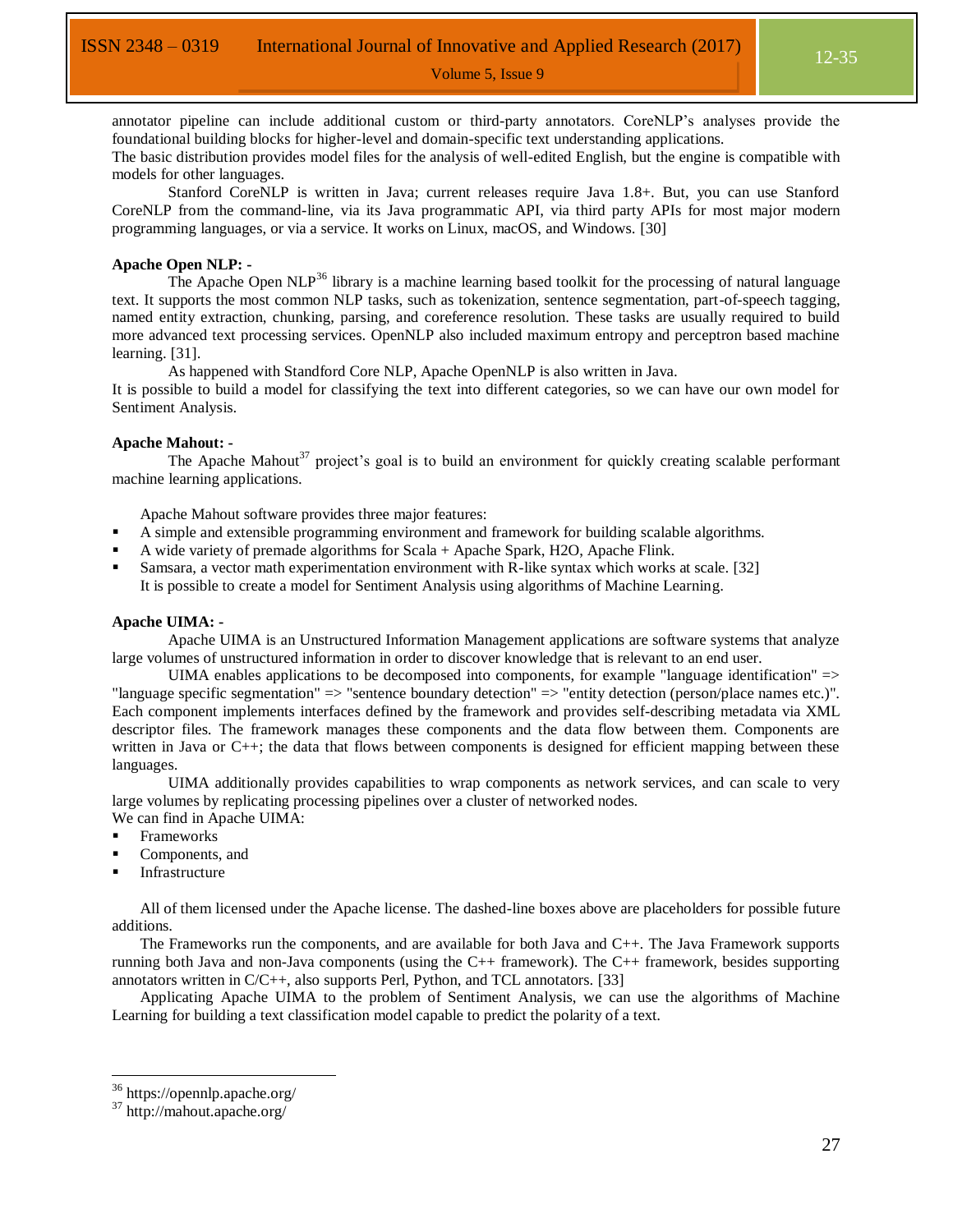#### **LingPipe: -**

LingPipe<sup>38</sup> is tool kit for processing text using computational linguistics written in Java. LingPipe is used to do tasks like:

- Find the names of people, organizations or locations in news
- Automatically classify Twitter search results into categories
- Suggest correct spellings of queries
- LingPipe's architecture is designed to be efficient, scalable, reusable, and robust. Highlights include:
- I Java API with source code and unit tests;
- multi-lingual, multi-domain, multi-genre models;
- training with new data for new tasks;
- n-best output with statistical confidence estimates;
- online training (learn-a-little, tag-a-little);
- thread-safe models and decoders for concurrent-read exclusive-write (CREW) synchronization; and
- character encoding-sensitive I/O. [34]

It is possible to build or implement an already made model for Sentiment Analysis and classify the text or the document into the established categories.

#### **Gate: -**

Gate<sup>39</sup> is an open source software capable of solving almost any text processing problem, with a mature and extensive community of developers, users and scientists, capable of creating robust and maintainable text processing workflows.

It is in active use for all sorts of language processing tasks and applications, including: voice of the customer; cancer research; drug research; decision support; recruitment; web mining; information extraction or semantic annotation. [35].

#### **RapidMiner: -**

RapidMiner<sup>40</sup> is a software program for data science, fast and simple, whose platform unifies data prep, machine learning, and model deployment.

We can develop our own model for Sentiment Analysis, using Machine Learning Algorithms, or use a module called AYLIEN, which allow us to know the polarity (positive or negative) of our data without training any kind of model and it is available in the marketplace of RapidMiner. [36]

#### **Weka: -**

Weka<sup>41</sup> is a software program with a collection of machine learning algorithms for data mining tasks. The algorithms can either be applied directly to a dataset or called from your own Java code. Weka contains tools for data pre-processing, classification, regression, clustering, association rules, and visualization. It is also well-suited for developing new machine learning schemes. [37]

#### **Comparative Analysis: -**

In this chapter, there will be used several of the products described in [Table 1.](#page-7-0) The goal of this section is to compare the results of polarity detection in different datasets (which will contain different kinds of products, such as tweets, movies or books reviews), so that we can measure the effectiveness of the used tools.

#### **Datasets: -**

 $\overline{a}$ 

For the achievement of this goal, benchmark datasets are being used. Many of them have been used in numerous scientist papers, and others come from important web platforms as Twitter or Amazon, which have a huge weight in the current social frame.

A review and study about the present textual datasets available in Internet for our convenient use of polarity detection is presented at [Table 2.](#page-18-0)

<sup>38</sup> http://alias-i.com/lingpipe/index.html

<sup>39</sup> https://gate.ac.uk/

<sup>40</sup> https://rapidminer.com/

<sup>41</sup> http://www.cs.waikato.ac.nz/ml/weka/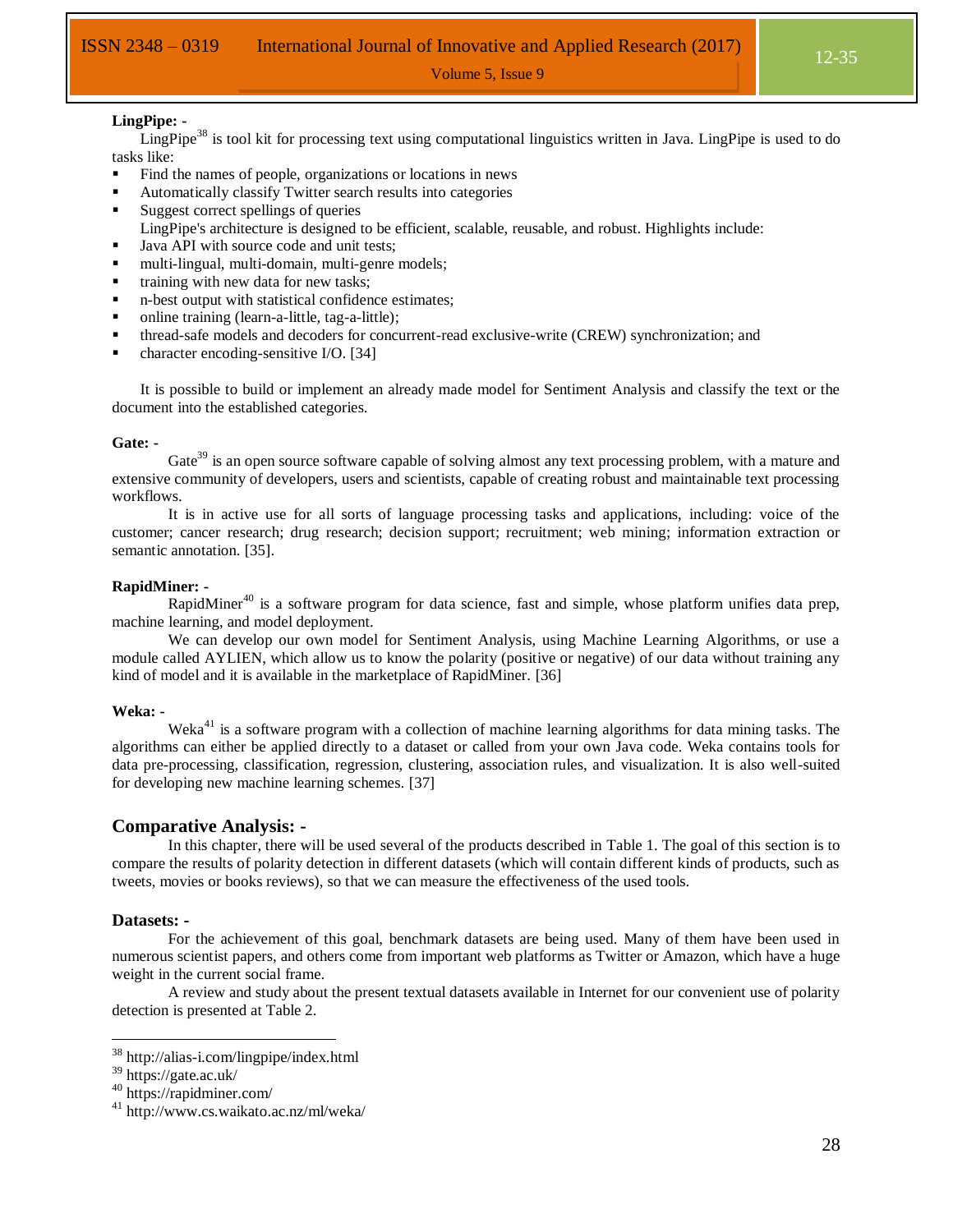This Table is compound of eight columns, which are being explained below.

- Name. It is expressed the name under which is known the dataset.
- Data Size. It corresponds with the text size of the dataset, this is, number of reviews, tweets or sentences.

- **•** Labels. In this column, it is expressed the labels of the dataset used for polarity detection.
- **Languages.** Language in which is written the text of the dataset.
- **Content.** Dataset information.
- Data Source. Data generating platforms, from which it has been extracted the dataset.
- Reference. Author/s of the dataset.
- Data Link. Web link in which is possible access and download the dataset.

| <b>Name</b>                          | Data Size                 | <b>Labels</b>         | <b>Languages</b> | <b>Content</b> | Data            | Reference         | Data Link                             |
|--------------------------------------|---------------------------|-----------------------|------------------|----------------|-----------------|-------------------|---------------------------------------|
|                                      |                           |                       |                  |                | <b>Source</b>   |                   |                                       |
| <b>MCE Corpus</b>                    | 3,875                     | $1-5$ , where $1$     | English          | Spanish        | MuchoCine       | $\overline{[38]}$ | http://timm.ujae                      |
|                                      | reviews                   | is very               | Spanish          | Movies         |                 |                   | n.es/recursos/m                       |
|                                      |                           | negative and          |                  | Reivews        |                 |                   | ce-corpus/                            |
|                                      |                           | 5 very                |                  |                |                 |                   |                                       |
|                                      | 50,000                    | positive<br>Positive- |                  | Movies         | <b>IMDb</b>     |                   |                                       |
| Large Movie<br><b>Review Dataset</b> | labeled                   | Negative              | English          | <b>Reviews</b> |                 | $[39]$            | http://ai.stanford<br>.edu/~amaas/dat |
| (Stanford)                           | reviews                   |                       |                  |                |                 |                   | a/sentiment/                          |
|                                      | (25,000)                  |                       |                  |                |                 |                   |                                       |
|                                      | Train and                 |                       |                  |                |                 |                   |                                       |
|                                      | 25,000 Test)              |                       |                  |                |                 |                   |                                       |
|                                      | 50,000                    |                       |                  |                |                 |                   |                                       |
|                                      | unlabeled                 |                       |                  |                |                 |                   |                                       |
| <b>Twitter Dataset</b>               | 1.6M                      | 0 - Negative          | English          | Tweets         | Twitter         | Sentiment140      | http://help.senti                     |
|                                      | (Train)                   | 2- Neutral            |                  |                |                 |                   | ment140.com/fo                        |
|                                      | 497 (Test)                | 4 - Positive          |                  |                |                 |                   | r-students                            |
| Sarcasm                              | Ironic (437               | Ratings               | English          | Products       | Amazon          | $[40]$            | http://storm.cis.f                    |
| Corpus                               | reviews)                  | from $1$ to $5$       |                  | reviews        |                 |                   | ordham.edu/~fil                       |
|                                      | Regular                   |                       |                  |                |                 |                   | at                                    |
|                                      | (817)<br>reviews)         |                       |                  |                |                 |                   | ova/SarcasmCor                        |
| <b>Movie Review</b>                  | 2,000                     | Positive-             | English          | Movies         | <b>IMDb</b>     | $[41]$            | pus.html<br>http://www.cs.c           |
| Data                                 | reviews                   | Negative              |                  | Reviews        |                 |                   | ornell.edu/peopl                      |
|                                      |                           |                       |                  |                |                 |                   | e/pabo/movie-                         |
|                                      |                           |                       |                  |                |                 |                   | review-data/                          |
| Amazon                               | 142.8                     | Ratings               | English          | Products       | Amazon          | [42] [43]         | http://jmcauley.                      |
| Product Data                         | million                   | from 1 to 5           |                  | reviews        |                 |                   | ucsd.edu/data/a                       |
|                                      | reviews and               |                       |                  |                |                 |                   | mazon/                                |
|                                      | small                     |                       |                  |                |                 |                   |                                       |
|                                      | subsets for               |                       |                  |                |                 |                   |                                       |
|                                      | experimenta               |                       |                  |                |                 |                   |                                       |
|                                      | tion (from<br>8,9 million |                       |                  |                |                 |                   |                                       |
|                                      | to 10,000                 |                       |                  |                |                 |                   |                                       |
|                                      | reviews)                  |                       |                  |                |                 |                   |                                       |
| Twitter                              | 5,513 hand-               | Positive,             | English          | Tweets         | Twitter         | Sanders           | http://www.sana                       |
| Sentiment                            | classified                | Neutral,              |                  |                |                 | Analytics         | nalytics.com/lab                      |
| Corpus                               | tweets                    | Negative,             |                  |                |                 |                   | /twitter-                             |
|                                      |                           | Irrelevant            |                  |                |                 |                   | sentiment/                            |
| Kaggle                               | 7,086                     | Positive $(1)$        | English          | Sentences      | Social data     | Kaggle            | https://inclass.k                     |
| Competition                          | labeled                   | Negative (0)          |                  | from social    | collected       |                   | aggle.com/c/si6                       |
| (UMICH SI650                         | sentences                 |                       |                  | media          | from            |                   | 50winter11                            |
| - Sentiment                          | (Train)                   |                       |                  |                | opinmind.co     |                   |                                       |
| Classification)                      | 33,052<br>unlabeled       |                       |                  |                | m               |                   |                                       |
|                                      | sentences                 |                       |                  |                |                 |                   |                                       |
|                                      | (Test)                    |                       |                  |                |                 |                   |                                       |
| Feature                              | Dataset 1:                | Positive-             | English          | Products       | <b>KDD 2004</b> | $[44]$            | http://people.mp                      |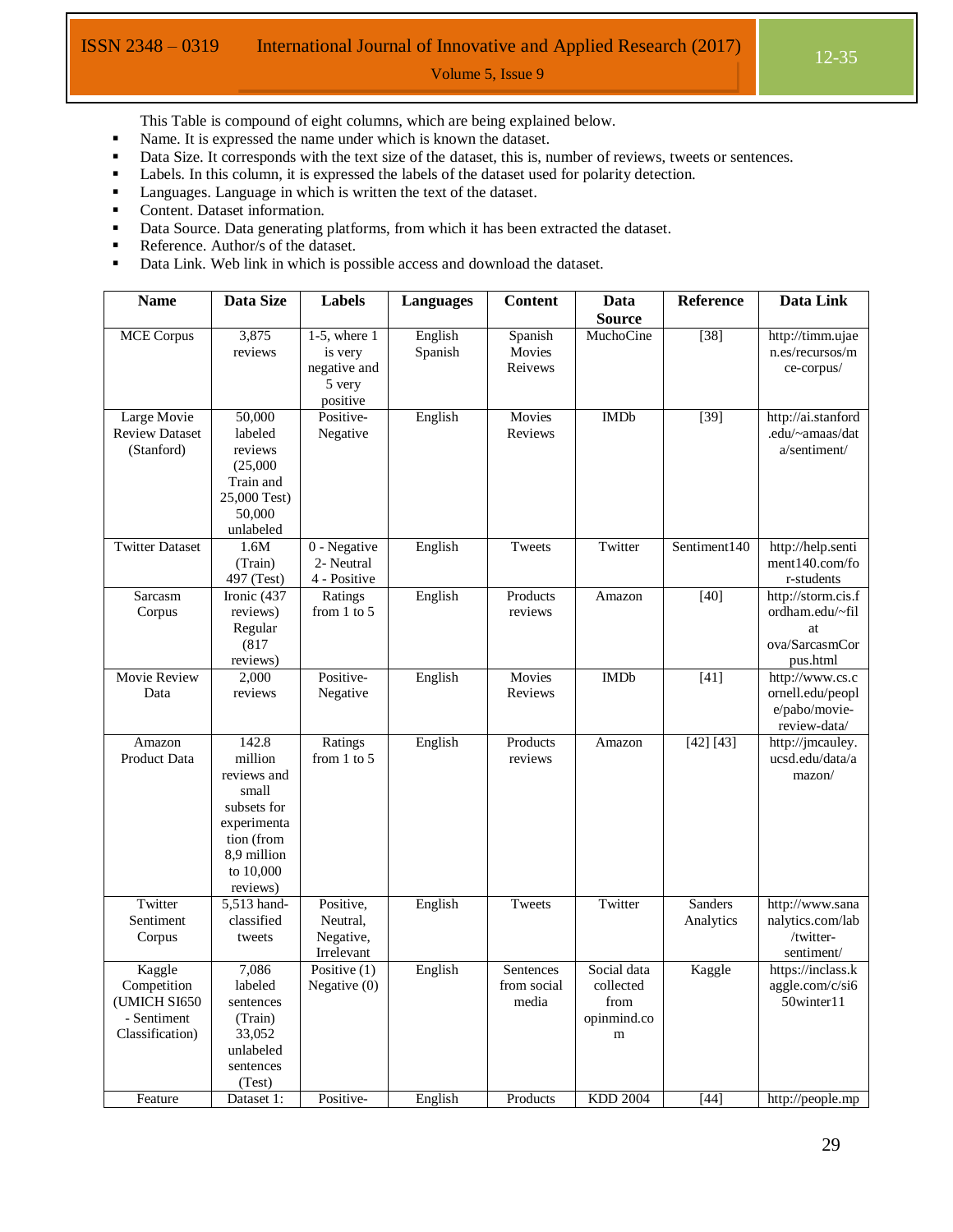ISSN 2348 – 0319 International Journal of Innovative and Applied Research  $(2017)$  12-35

Volume 5, Issue 9

| Specific<br><b>Dataset</b><br>(CICLING<br>2012)                             | 1.257<br>reviews<br>Dataset 2:<br>3,834<br>reviews<br>Dataset 3:<br>425 reviews                         | Negative                                                                       |         | reviews                                                                           | and SDM<br>2011               |              | $i-$<br>inf.mpg.de/~sm<br>ukherjee/data/                                                                        |
|-----------------------------------------------------------------------------|---------------------------------------------------------------------------------------------------------|--------------------------------------------------------------------------------|---------|-----------------------------------------------------------------------------------|-------------------------------|--------------|-----------------------------------------------------------------------------------------------------------------|
| <b>Twitter Data</b><br>(Annotated) for<br>Spam and<br>Sentiment<br>Analysis | Manually-<br>Annotated-<br>Tweets:<br>8.510 tweets<br>Auto-<br>Annotated<br>Tweets:<br>15,219<br>tweets | Positive,<br>negative,<br>objective-<br>not-spam<br>and<br>objective-<br>spam. | English | Tweets                                                                            | Twitter                       | [45] [46]    | http://people.mp<br>inf.mpg.de/~sm<br>ukherjee/data/                                                            |
| Twitter<br>Sentiment<br>Analysis<br>Dataset                                 | 1.58 million<br>tweets                                                                                  | Positive $(1)$<br>Negative $(0)$                                               | English | Tweets                                                                            | Twitter                       | Sentiment140 | http://thinknook<br>.com/twitter-<br>sentiment-<br>analysis-<br>training-corpus-<br>dataset-2012-<br>$09 - 22/$ |
| Sentiment<br>Labelled<br>Sentences Data<br>Set                              | 3,000<br>reviews                                                                                        | Positive $(1)$<br>Negative $(0)$                                               | English | Movies<br>reviews.<br>Products<br>reviews.<br>Restaurants,<br>shopping<br>reviews | <b>IMDb</b><br>Amazon<br>Yelp | $[47]$       | http://archive.ic<br>s.uci.edu/ml/dat<br>asets/Sentiment<br>+Labelled+Sent<br>ences                             |

<span id="page-18-0"></span>**Table 2:-** Datasets review

For the comparative study, we have selected four datasets (belonging to [Table 2\)](#page-18-0):

- Twitter Dataset.
- A subset of the source Amazon Product Data with books reviews.
- Kaggle Competition (UMICH SI650 Sentiment Classification).
- Sentiment Labelled Sentences Data Set.

Selecting these four files we seek for heterogeneity and a wide variety of data uses. With Twitter, Amazon, IMDb and Yelp, all the principal current platforms of social media are covered and we can obtain a good approach of the quality and accuracy of the products from a global point of view.

Ready-to-use products have been already trained, so, they have been trained with a complete corpus and lexicon or some of them are only useful for predicting the sentiment of texts in a specific context. For that reason, we will select the best suitable products for our final aim: detecting the emotional state and make decisions, if needed.

#### **Product Utilization/Implementation: -**

All the products should be tested against a single test dataset, which is a proportion of the whole data. Obviously, using ready-to-use products shouldn't be a complicated task.

We have selected ten different ready-to-use products from the whole list and fixed a test of 3,000 reviews for each selected dataset. Neutral reviews have been removed, because not all the products have the ability to predict neutral sentiments nor the whole datasets have this type of polarity. In the case of Amazon dataset, as it has reviews with a rating between 1 and 5 stars, positive reviews have been considered the ones with 5 stars and negatives those with 1 star.

We consider that positive and negative reviews have the same distribution in all datasets, this is split into 50%-50%, that is 1,500 positive reviews and 1,500 negative reviews.

The products and the datasets chosen for the analysis are expressed in [Table 3.](#page-19-0)

| <b>PRODUCTS</b> |                                          |                  | <b>DATASETS</b>         |                       |
|-----------------|------------------------------------------|------------------|-------------------------|-----------------------|
|                 | <b>CONTRACTOR</b><br>l witter<br>Dataset | (Books<br>Amazon | Competition<br>Kaggle ( | Labelled<br>Sentiment |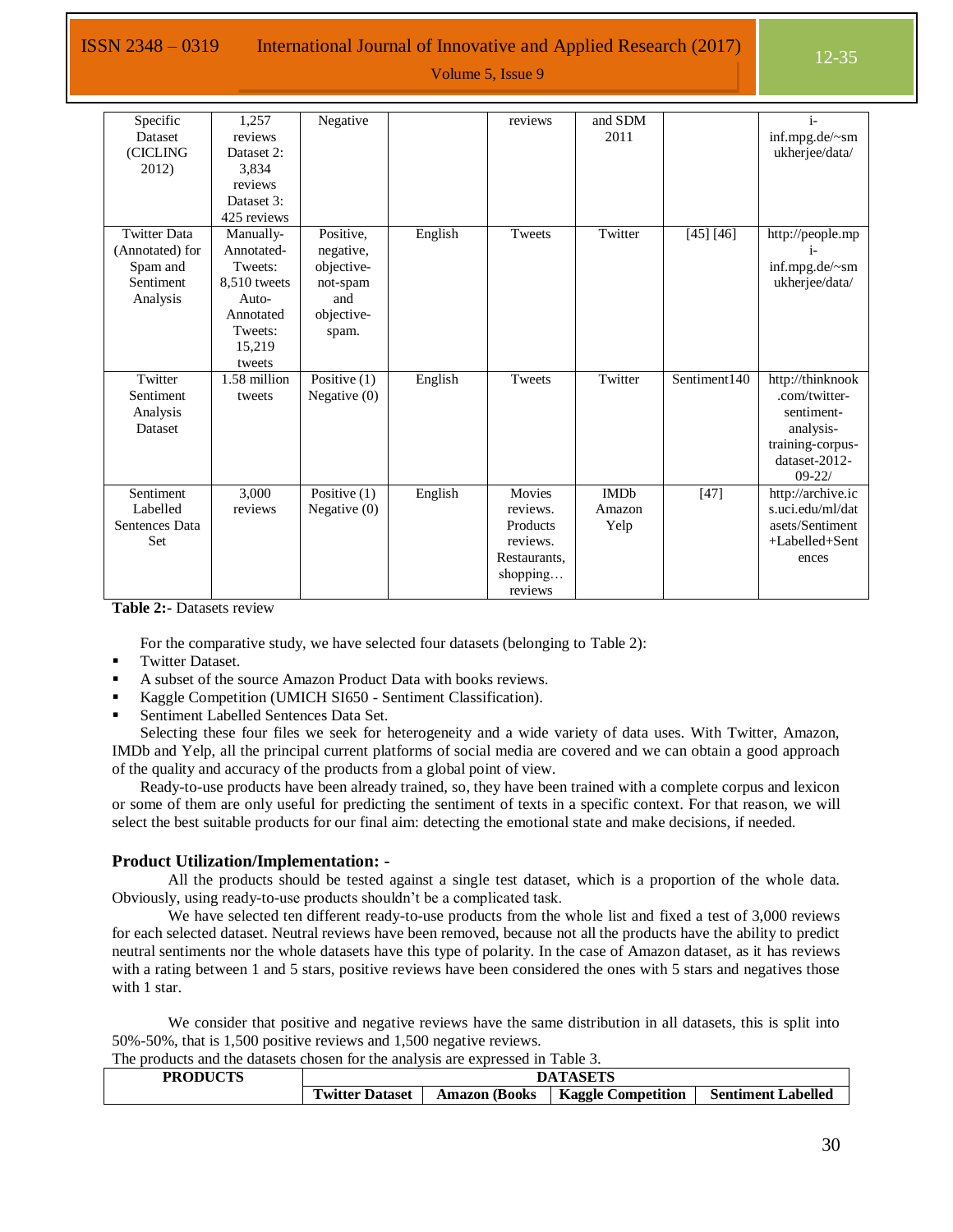|                                                 |               | <b>Reviews</b> ) |               | <b>Sentences Data Set</b> |
|-------------------------------------------------|---------------|------------------|---------------|---------------------------|
| <b>Watson Natural Language</b><br>Understanding | 3,000 reviews | 3,000 reviews    | 3,000 reviews | 3,000 reviews             |
| Google Natural Language                         | 3,000 reviews | 3,000 reviews    | 3,000 reviews | 3,000 reviews             |
| Micrososft Azure                                | 3,000 reviews | 3,000 reviews    | 3,000 reviews | 3,000 reviews             |
| Sentiment140                                    | 3,000 reviews | 3,000 reviews    | 3,000 reviews | 3,000 reviews             |
| Pattern                                         | 3,000 reviews | 3,000 reviews    | 3,000 reviews | 3,000 reviews             |
| Textblob                                        | 3,000 reviews | 3,000 reviews    | 3,000 reviews | 3,000 reviews             |
| Vader                                           | 3,000 reviews | 3,000 reviews    | 3,000 reviews | 3,000 reviews             |
| RapidMiner                                      | 3,000 reviews | 3,000 reviews    | 3,000 reviews | 3,000 reviews             |
| MonkeyLearn                                     | 3,000 reviews | 3,000 reviews    | 3,000 reviews | 3,000 reviews             |
| MeaningCloud                                    | 3,000 reviews | 3,000 reviews    | 3,000 reviews | 3,000 reviews             |

<span id="page-19-0"></span>**Table 3:-** Datasets and Products for Analysis

#### **Product Performances Evaluation: -**

We compare the categorized products listed in [Table 3.](#page-19-0) We can calculate the performance of each product based on commonly used metrics. These ones are the following:

 Accuracy: is a measure of the instances that have been correctly classified by the model among the entire data instances.

The formula is the following one:

$$
Accuracy = \frac{TP + TN}{TP + FP + TN + FN}
$$

Where TP is True Positive instances, TN True Negative instances, FP False Positive instances and FN False Negative instances.

 Precision (also called Positive Predictive Value): is the fraction of true positive instances among the positives instances detected by the model.

The formula is the following:

$$
Precision = \frac{TP}{TP + FP}
$$

 Recall (also called sensitivity): is the true positive rate, that is, the fraction of true positive instances detected by the model among the real true positive instances of the data.

The formula is the following:

$$
Recall = \frac{TP}{TP + FN}
$$

 F1: is a measure that combines precision and recall is the harmonic mean of precision and recall. The standard formula is the following:

$$
F1 = (1 + \beta^2) \frac{(Precision * Recall)}{\beta^2 Precision + Recall}
$$

It is possible to interpret precision and recall not as ratios but as probabilities:

- Precision is the probability, that, once positive instances have been detected, they are really positive ones.
- Recall is the capacity, or probability of the model, to predict positives instances. Final results are presented i[n](#page-20-0)

[Table](#page-20-0) *4*.1 and [Table 4](#page-20-1).2.

| <b>READY-TO-</b>  |          |                        |               | <b>DATASETS</b> |                               |                  |               |        |
|-------------------|----------|------------------------|---------------|-----------------|-------------------------------|------------------|---------------|--------|
| <b>USE</b>        |          | <b>Twitter Dataset</b> |               |                 | <b>Amazon (Books reviews)</b> |                  |               |        |
| <b>PRODUCTS</b>   | Accuracy | <b>Precision</b>       | <b>Recall</b> | F1              | <b>Accuracy</b>               | <b>Precision</b> | <b>Recall</b> |        |
| <b>IBM Watson</b> | 69.44%   | 84.88%                 | 58.86%        | 69.52%          | 86.23%                        | 87.20%           | 86.27%        | 86.73% |
| Google            | 68.29%   | 63.09%                 | 87.61%        | 73.36%          | 90.57%                        | 87.40%           | 94.80%        | 90.95% |
| Natural           |          |                        |               |                 |                               |                  |               |        |
| Language          |          |                        |               |                 |                               |                  |               |        |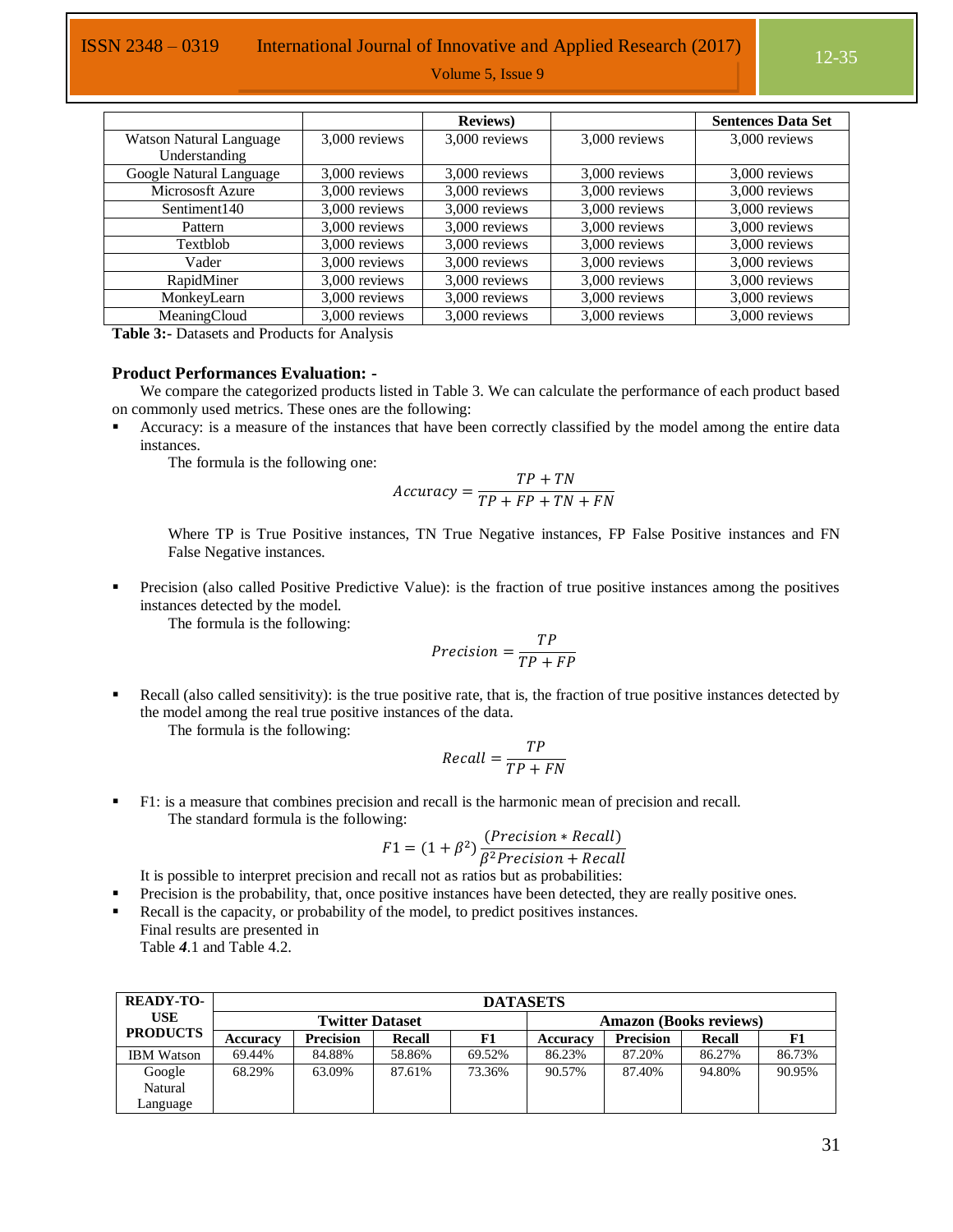### ISSN 2348 – 0319 International Journal of Innovative and Applied Research (2017)

Volume 5, Issue 9

| <b>Micrososft</b>        | 73.92% | 70.76% | 81.45% | 75.73% | 73.20% | 69.69% | 85.07% | 76.61% |
|--------------------------|--------|--------|--------|--------|--------|--------|--------|--------|
| Azure                    |        |        |        |        |        |        |        |        |
| Sentiment <sub>140</sub> | 50.77% | 90.09% | 50.90% | 65.05% | 60.30% | 76.82% | 61.87% | 68.54% |
| Pattern                  | 62.70% | 58.25% | 89.87% | 70.68% | 65.43% | 59.48% | 96.87% | 73.70% |
| Textblob                 | 62.53% | 58.13% | 89.81% | 70.58% | 65.53% | 59.55% | 96.87% | 73.76% |
| Vader                    | 68.70% | 63.25% | 89.34% | 74.07% | 70.40% | 63.58% | 95.53% | 76.35% |
| RapidMiner               | 57.07% | 76.89% | 50.88% | 61.24% | 60.03% | 72.37% | 56.93% | 63.73% |
| Monkey                   | 55.67% | 72.09% | 56.63% | 63.43% | 79.93% | 74.56% | 90.87% | 81.91% |
| Learn                    |        |        |        |        |        |        |        |        |
| Meaning                  | 50.93% | 73.24% | 53.96% | 62.14% | 63.50% | 73.86% | 88.53% | 80.53% |
| Cloud                    |        |        |        |        |        |        |        |        |

<span id="page-20-0"></span>**Table 4.1: -** Evaluation of selected products (I)

| <b>READY-TO-</b>         |                           |                  | <b>DATASETS</b> |        |                                              |                  |        |        |
|--------------------------|---------------------------|------------------|-----------------|--------|----------------------------------------------|------------------|--------|--------|
| <b>USE</b>               | <b>Kaggle Competition</b> |                  |                 |        | <b>Sentiment Labelled Sentences Data Set</b> |                  |        |        |
| <b>PRODUCTS</b>          | Accuracy                  | <b>Precision</b> | <b>Recall</b>   | F1     | Accuracy                                     | <b>Precision</b> | Recall | F1     |
| <b>IBM Watson</b>        | 81.33%                    | 96.28%           | 69.95%          | 81.03% | 79.39%                                       | 93.24%           | 78.25% | 85.09% |
| Google                   | 87.00%                    | 88.66%           | 84.47%          | 86.51% | 89.57%                                       | 84.97%           | 96.13% | 90.21% |
| Natural                  |                           |                  |                 |        |                                              |                  |        |        |
| Language                 |                           |                  |                 |        |                                              |                  |        |        |
| <b>Micrososft</b>        | 83.53%                    | 88.58%           | 76.50%          | 82.10% | 75.16%                                       | 69.72%           | 89.26% | 78.29% |
| Azure                    |                           |                  |                 |        |                                              |                  |        |        |
| Sentiment <sub>140</sub> | 54.77%                    | 98.20%           | 58.95%          | 73.67% | 25.53%                                       | 93.65%           | 18.67% | 31.13% |
| Pattern                  | 82.33%                    | 78.09%           | 89.26%          | 83.30% | 70.80%                                       | 64.09%           | 94.60% | 76.41% |
| Textblob                 | 82.50%                    | 78.32%           | 89.26%          | 83.43% | 70.83%                                       | 64.16%           | 94.40% | 76.40% |
| Vader                    | 86.67%                    | 80.76%           | 95.81%          | 87.65% | 74.77%                                       | 67.52%           | 95.47% | 79.09% |
| RapidMiner               | 75.90%                    | 83.90%           | 77.79%          | 80.73% | 72.40%                                       | 78.41%           | 77.47% | 77.93% |
| Monkey                   | 55.67%                    | 72.09%           | 56.63%          | 63.43% | 85.87%                                       | 84.62%           | 87.67% | 86.12% |
| Learn                    |                           |                  |                 |        |                                              |                  |        |        |
| Meaning                  | 86.30%                    | 92.50%           | 89.06%          | 90.75% | 69.60%                                       | 83.94%           | 81.20% | 82.55% |
| Cloud                    |                           |                  |                 |        |                                              |                  |        |        |

<span id="page-20-1"></span>**Table 4.2: -** Evaluation of selected products (II).

#### **Conclusions: -**

Looking the results o[f](#page-20-0) 

[Table](#page-20-0) *4*.1 and [Table 4](#page-20-1).2, APIs like IBM Watson, Google Natural Language and Microsoft Azure seem to be more precise. Independently of the dataset, their accuracy is always between 70-90%, achieving the higher punctuation in all of them. However, the access to their platforms is restricted to a limited number of instances, apart from that, you can always buy an enterprise license of use, and the unrestricted use will be granted.

On the other hand, we have APIs like MonkeyLearn and MeaningCloud, which allow us a higher free use (50,000 and 40,000 calls per month, respectively) whose accuracy is between 50-86%, and, in some datasets, not far from the best score.

Packages do not obtain bad results either, the accuracy is always between 60-85% and, in this case, we have unlimited use of the package. Another positive point is that these packages allow us to create our own model, that's very convenient for us, if we want to apply opinion mining not only to people but also to machines, so we can combine out-of-the-box models with new customized ones.

At this point we can conclude that the average punctuation of analyzed products is good enough for sentiment analysis, but the use of a combination of them depends on the nature of the data and the use case, basing our opinion not only in best punctuation but also in our business needs.

#### **Future lines: -**

Once we have tested the most important products, the next step is to create our own models for Sentiment Analysis using the modelling tools exposed in [Table 1.](#page-7-0) In that way, we would be able to compare the results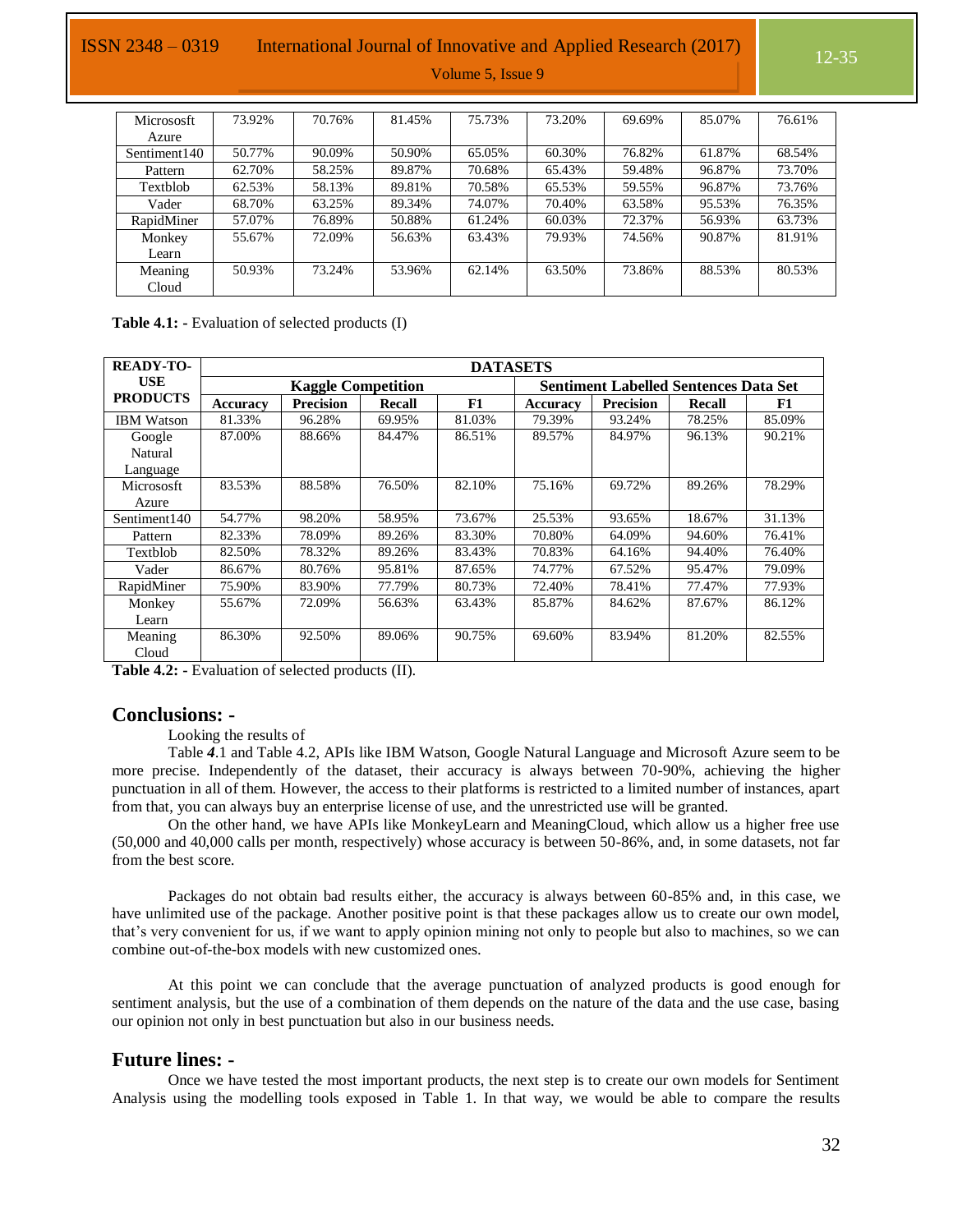12-35

between the two kinds of products and determine if creating a model is worthy or if it's better to use the out-of-thebox tools.

Modelling tools are based on Machine Learning Algorithms for text classification. So, if we have a group of instances with their polarity, it is possible to train and create models for classifying new instances according to this polarity. The problem of these products is that they need a huge amount of data for training and, also, a bag of words, with expressions and concepts to correct and interpret what is really said.

The most common algorithms for classification are SVM (Support Vector Machines), Naive Bayes, Decision Trees, Maximum Entropy, Random Forests, Logistic Regression and Neural Networks (see [Table 5](#page-21-0) for more details about the modelling tools and their classification algorithms).

Other future line will be the use of new techniques based on unsupervised systems, for instance, using Neural Networks and their unknown behavior for Sentiment Analysis. The best recorded score we get is dated in April 2017. A group of scientists [48] discovered a sentiment neuron while they were trying to develop a system capable to predict the next character in a chunk of text. After training the multiplicative LSTM with 4,096 units on a corpus of 82 million Amazon reviews, they turned the model into a sentiment classifier by taking a linear combination of these units, learning the weights of the combination via the available supervised data. While training the linear model with L1 regularization, they noticed it used surprisingly few of the learned units. Digging in, they realized that actually appeared a single "sentiment neuron" that was highly predictive of the sentiment value. Without knowing it, they have developed an unsupervised system which learns an excellent representation of sentiment, despite being trained only to predict the next character in the text of Amazon reviews, getting 91.8% accuracy versus the previous best of 90.2% on a small but extensively-studied dataset, the Stanford Sentiment Treebank.

| <b>Modelling Tools</b> | <b>Classification Algorithms</b>      | <b>Algorithms Link</b>                                  |
|------------------------|---------------------------------------|---------------------------------------------------------|
| Pattern.en             | Naïve Bayes, SVM, Single Layer        | http://www.clips.ua.ac.be/pages/pattern-                |
|                        | Perceptron                            | vector#classification                                   |
| <b>TextBlob</b>        | Base, Decision Tree, Maximum Entropy, | http://textblob.readthedocs.io/en/dev/api_reference.ht  |
|                        | Naive Bayes                           | ml#module-textblob.classifiers                          |
| <b>NLTK</b>            | Naive Bayes, Maximum Entropy,         | http://www.nltk.org/api/nltk.classify.html              |
|                        | Decision Tree, Logistic Regression    |                                                         |
| LibShortText           | <b>SVM</b>                            | http://www.csie.ntu.edu.tw/~cjlin/libshorttext/doc/clas |
|                        |                                       | sifier.html                                             |
| <b>RTextTool</b>       | SVM, Maximum Entropy, Decision Tree,  | https://journal.r-project.org/archive/2013/RJ-2013-     |
|                        | <b>Neural Networks</b>                | 001/RJ-2013-001.pdf                                     |
| Apache Mahout          | Logistic Regression, Naive Bayes,     | https://mahout.apache.org/users/basics/algorithms.htm   |
|                        | Hidden Markov Models                  |                                                         |
| Weka                   | SMO, Naive Bayes, Filtered Classifier | http://weka.sourceforge.net/doc.dev/weka/classifiers/C  |
|                        |                                       | lassifier.html#buildClassifier-weka.core.Instances-     |

<span id="page-21-0"></span>**Table 5:-** Some of the modelling tools and their most important classification algorithms

#### **References: -**

- [1] C. Hutto and E. Gilbert, "VADER: A Parsimonious Rule-based Model for Sentiment Analysis of Social Media Text.," Eighth International Conference on Weblogs and Social Media (ICWSM-14). Ann Arbor, MI, June 2014., 2014.
- [2] W. D. Cloud, "Natural Language Understanding," [Online]. Available: https://www.ibm.com/watson/developercloud/natural-language-understanding.html. [Accessed 06 06 2017].
- [3] Lymbix, "Lymbix: Clear Sentiment. Real Tone. Super Simple.," [Online]. Available: http://lymbix.com/. [Accessed 06 06 2017].
- [4] OpenDover, "What's going on in Dover?," [Online]. Available: http://www.opendover.nl/whats-going-dover. [Accessed 06 06 2017].
- [5] Repustate, "Text Analytics API," [Online]. Available: https://www.repustate.com/text-analytics-api/. [Accessed 06 06 2017].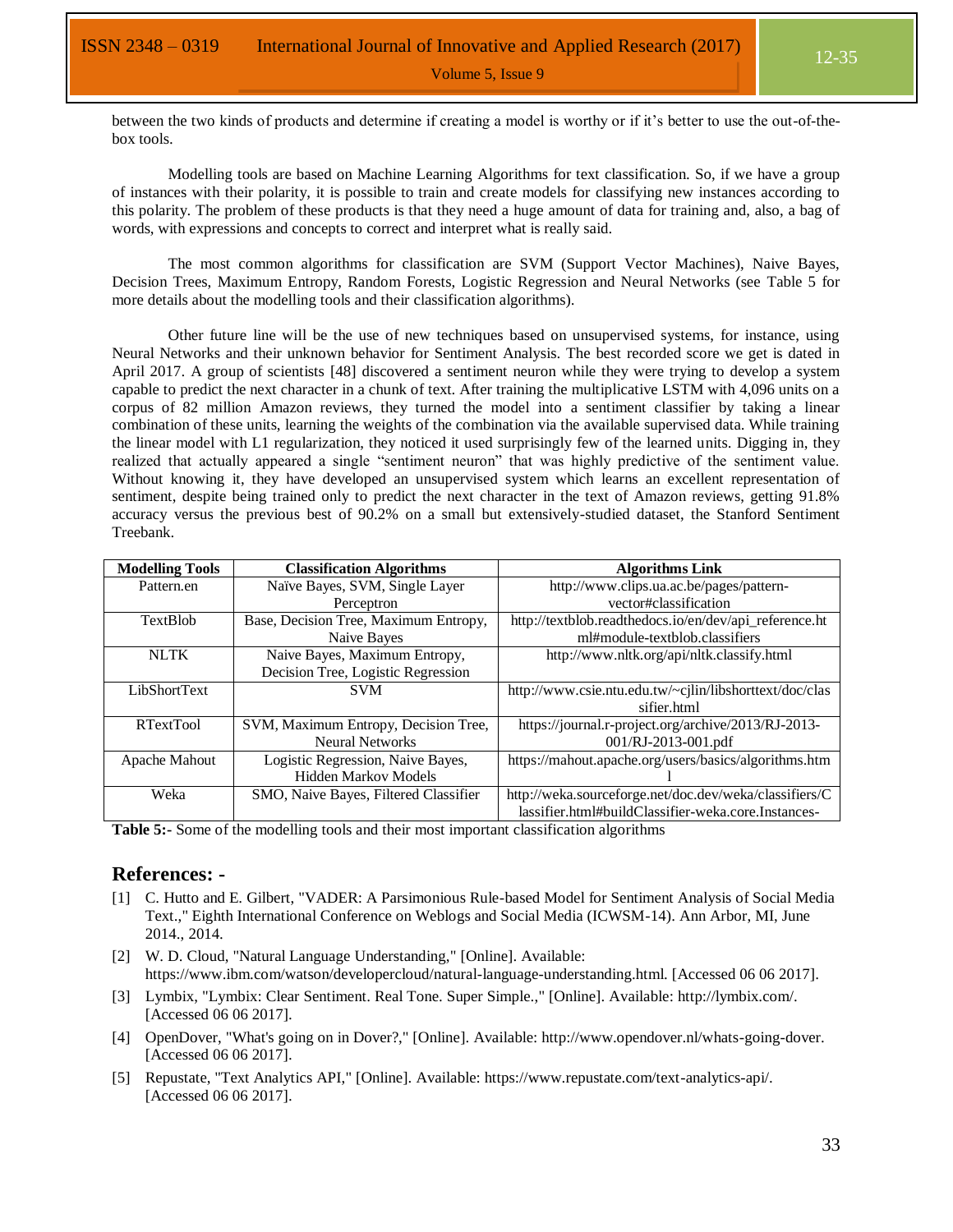## ISSN 2348 – 0319 International Journal of Innovative and Applied Research (2017)

- [6] Google Cloud, "Natural Language," [Online]. Available: https://cloud.google.com/natural-language/?hl=es. [Accessed 06 06 2017].
- [7] UClassify, "Sentiment Classifier," [Online]. Available: https://uclassify.com/browse/uclassify/sentiment. [Accessed 06 06 2017].
- [8] Stride, "Stride Technology," [Online]. Available: http://stride.ai/. [Accessed 06 06 2017].
- [9] Microsoft Azure, "Sentiment Analysis," [Online]. Available: https://azure.microsoft.com/enus/services/cognitive-services/text-analytics/. [Accessed 06 06 2017].
- [10] MonkeyLearn, "Text Analysis with Machine Learning," [Online]. Available: https://monkeylearn.com/#analyze-text-data. [Accessed 06 06 2017].
- [11] Receptivity LIWC, "LIWC API: Get Started," [Online]. Available: http://www.receptiviti.ai/liwc-api-getstarted/. [Accessed 06 06 2017].
- [12] Datumbox, "Machine Learning API," [Online]. Available: http://www.datumbox.com/machine-learning-api/. [Accessed 06 06 2017].
- [13] Twin Word, "Sentiment Analysis," [Online]. Available: https://www.twinword.com/api/sentimentanalysis.php. [Accessed 06 06 2017].
- [14] Meaning Cloud, "What is Sentiment Analysis?," [Online]. Available: https://www.meaningcloud.com/developer/sentiment-analysis/doc/2.1/what-is-sentiment-analysis. [Accessed 06 06 2017].
- [15] Sentiment140, "Sentiment140 API," [Online]. Available: http://help.sentiment140.com/api. [Accessed 06 06 2017].
- [16] Intellexer, "Intellexer Sentiment Analyzer," [Online]. Available: https://www.intellexer.com/sentiment\_analyzer.html. [Accessed 06 06 2017].
- [17] Lexalytics, "Text Analytics Software with Sentiment Analysis, Categorization & Named Entity Extraction," [Online]. Available: https://www.lexalytics.com/. [Accessed 06 06 2017].
- [18] Skyttle, "Skyttle API," [Online]. Available: http://www.skyttle.com/. [Accessed 06 06 2017].
- [19] Data Science Toolkit, "Text to Sentiment," [Online]. Available: http://www.datasciencetoolkit.org/developerdocs#text2sentiment. [Accessed 06 06 2017].
- [20] V. Narayanan, "About Sentiment.vivekn," [Online]. Available: http://sentiment.vivekn.com/about/. [Accessed 06 06 2017].
- [21] CLIPS: Computational Linguistics & Psycholinguistics Research Center , "Pattern.en," [Online]. Available: http://www.clips.ua.ac.be/pages/pattern-en#sentiment. [Accessed 06 06 2017].
- [22] SenticNet, "SenticNet. Helping machines to learn, leverage, love.," [Online]. Available: http://sentic.net/. [Accessed 06 06 2017].
- [23] C. Hutto, "vaderSentiment," [Online]. Available: https://github.com/cjhutto/vaderSentiment. [Accessed 06 06 2017].
- [24] TextBlob, "TextBlob: Simplified Text Processing," [Online]. Available: http://textblob.readthedocs.io/en/dev/index.html. [Accessed 06 06 2017].
- [25] NLTK, "NLTK 3.2.4 documentation," [Online]. Available: http://www.nltk.org/. [Accessed 06 06 2017].
- [26] Turi, "Turi Machine Learning Platform User Guide. Sentiment Analysis," [Online]. Available: https://turi.com/learn/userguide/sentiment\_analysis/sentiment-analysis.html. [Accessed 06 06 2017].
- [27] C.-H. H. a. Y.-C. J. (. Hsiang-Fu Yu, "LibShortText: A Library for Short-text Classification and Analysis," [Online]. Available: https://www.csie.ntu.edu.tw/~cjlin/libshorttext/. [Accessed 06 06 2017].
- [28] RTextTools, "RTextTools: a machine learning library for text classification," 02 11 2011. [Online]. Available: http://www.rtexttools.com/. [Accessed 06 06 2017].
- [29] A. d. Vries, "Sentiment: [R] package to perform sentiment analysis," [Online]. Available: https://github.com/andrie/sentiment. [Accessed 06 06 2017].
- [30] Stanford CoreNLP, "Stanford CoreNLP Core natural language software," [Online]. Available: https://stanfordnlp.github.io/CoreNLP/. [Accessed 06 06 2017].
- [31] Apache OpenNLP, "Welcome to Apache OpenNLP," [Online]. Available: https://opennlp.apache.org/.